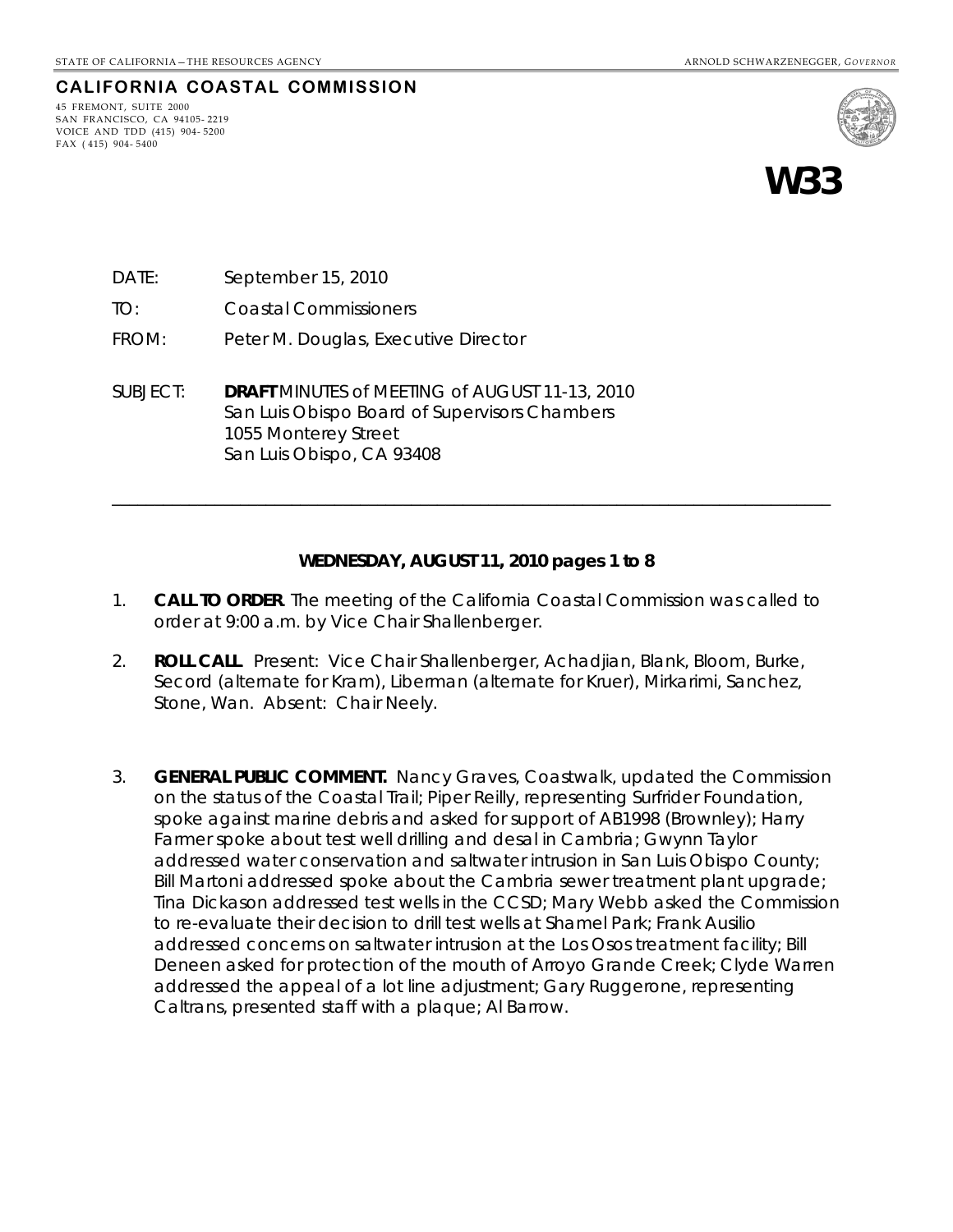**Report of Closed Session.** In closed session the Commission discussed and received litigation information and advice in the matters of Hagopian v. CCC, Jackson-Grube v. CCC and Sterling v. CCC**.** 

 $\overline{\phantom{a}}$ 

\_\_\_\_\_\_\_\_\_\_

\_\_\_\_\_\_\_\_\_\_

# **NORTH COAST DISTRICT**

- 4. **DEPUTY DIRECTOR'S REPORT**. District Manager Merrill reported on matters not requiring a public hearing and comments from the public.
- 5. **CONSENT CALENDAR (removed from Regular Calendar)**. None.
- 6. **LOCAL COASTAL PROGRAMS (LCPs)**.
	- a. **City of Arcata LCP Amendment No. ARC-MAJ-1-9 (City of Arcata LCP Update) Time Extension.** Staff recommended approval of the time extension.

**Motion & vote**: Achadjian moved to grant the time extension and recommended a yes vote, seconded by Secord. Vice Chair Shallenberger ruled that the vote was unanimous in favor of the motion. **Passed**.

b. **Mendocino County LCP Amendment No. MEN-MAJ-1-08 (Delamotte) Time Extension.** Staff recommended approval of the time extension.

**\_\_\_\_\_\_\_\_\_\_**

**\_\_\_\_\_\_\_\_\_\_**

**Motion & vote**: Achadjian moved to grant the time extension and recommended a yes vote, seconded by Secord. Vice Chair Shallenberger ruled that the vote was unanimous in favor of the motion. **Passed**.

c. **Del Norte County LCP Amendment No. DNC-MAJ-1-09 (Flood Damage/General Provisions/Hogberg) Time Extension.** Staff recommended approval of the time extension.

**Motion & vote**: Achadjian moved to grant the time extension and recommended a yes vote, seconded by Secord. Vice Chair Shallenberger ruled that the vote was unanimous in favor of the motion. **Passed**.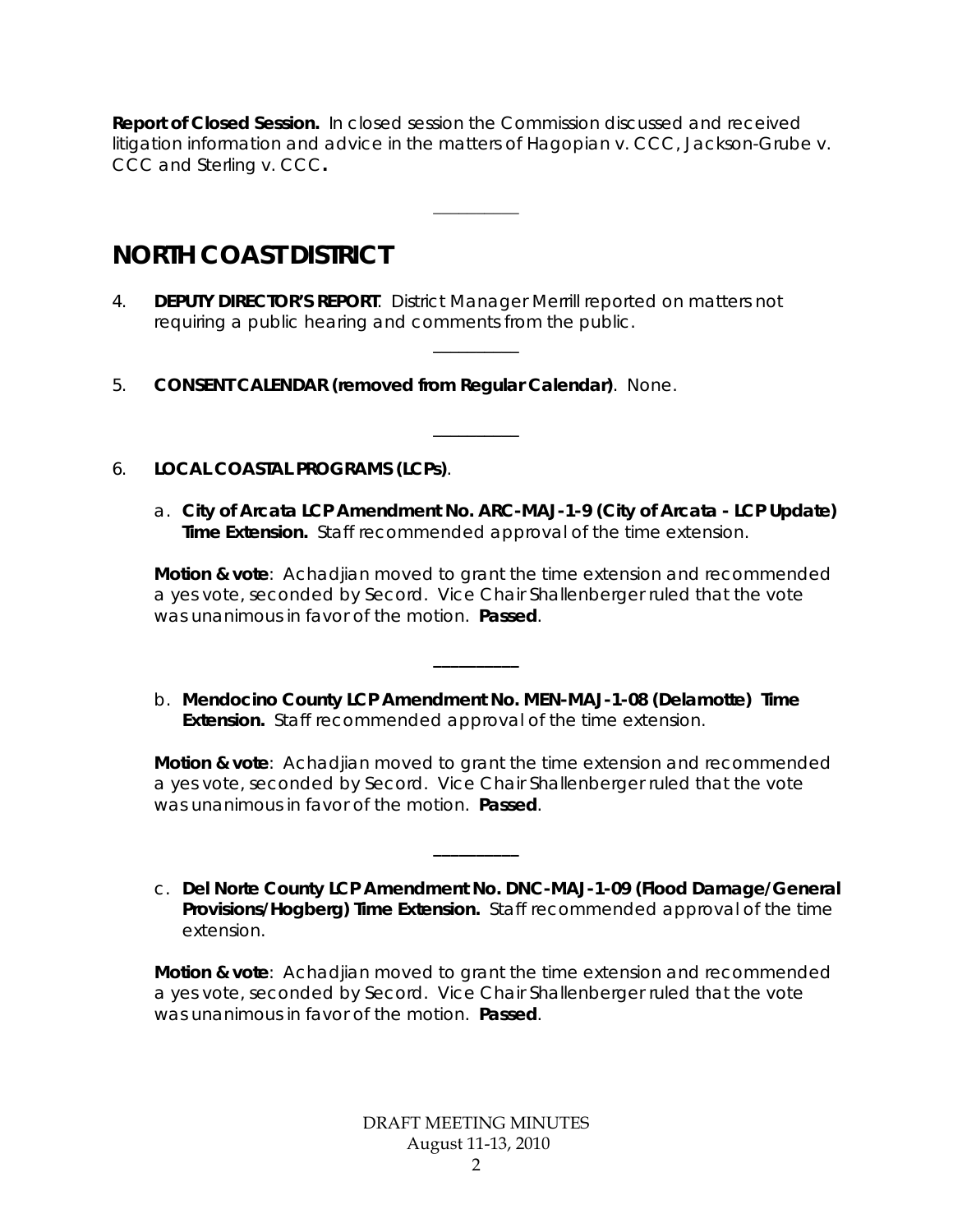#### 7. **NEW APPEALS**.

a**. Appeal No. A-1-DNC-10-16 (County of Del Norte**, Del Norte Co.) Staff recommended the Commission find that no substantial issue exists.

**Motion & vote:** Bloom moved to determine no substantial issue exists and recommended a yes vote, seconded by Mirkarimi. Vice Chair Shallenberger ruled that the vote was unanimous in favor of the motion. **Passed**.

\_\_\_\_\_\_\_\_\_\_

# 8. **COASTAL PERMIT APPLICATIONS**.

a. **Appeal No. A-1-MEN-07-28 (Jackson-Grube Family, Inc.,** Mendocino Co.) Staff recommended approval with special conditions.

Peter Grube, an applicant, submitted a request to speak in favor of the project; William Jackson, an applicant, submitted a request to speak in favor of the project; Alan Block, representing the applicant, submitted a request to speak in favor of the project; Deborah Cahn submitted a request to speak in opposition to the project; Judith Whiting submitted a request to speak in opposition to the project.

**Motion**: Wan moved to approve with conditions and recommended a yes vote, seconded by Sanchez.

**Amending motion & vote**: Secord moved to remove Condition 21 (indemnification clause) and recommended a yes vote, seconded by Blank. The roll call vote was 4 in favor (Achadjian, Blank, Burke, Secord) and 7 opposed (Bloom, Liberman, Mirkarimi, Sanchez, Stone, Wan, Vice Chair Shallenberger). **Failed**.

**Amending motion**: Bloom moved to limit the number of people for special events and recommended a yes vote, seconded by Secord**. Motion withdrawn**.

**Amending motion & vote**: Bloom moved to exclude non-fee and non-profit groups under 30 people and recommended a yes vote, seconded by Secord. The roll call vote was 5 in favor (Achadjian, Blank, Bloom, Burke, Secord) and 6 opposed (Liberman, Mirkarimi, Sanchez, Stone, Wan, Vice Chair Shallenberger). **Failed.** 

**Vote on the main motion**: The roll call vote was unanimous in favor of the motion and none opposed. **Passed**.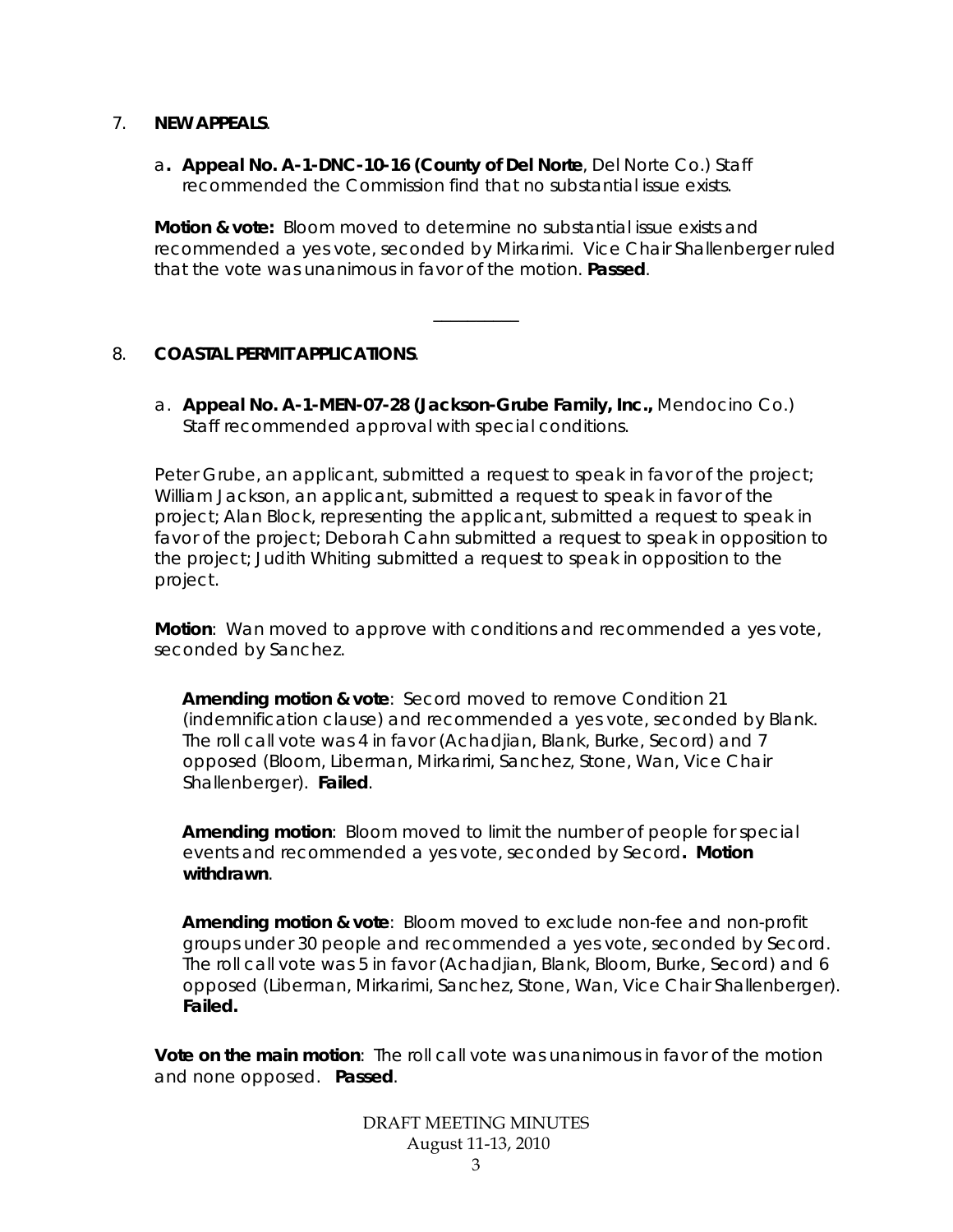# **NORTH CENTRAL COAST DISTRICT**

- 9. **DEPUTY DIRECTOR'S REPORT**. Deputy Director Lester reported on matters not requiring a public hearing and on comments from the public.
- 10. **CONSENT CALENDAR (removed from Regular Calendar)**. None.

# 11**. COASTAL PERMIT APPLICATIONS**.

a. **Appeal No. A-2-SMC-07-01 (Sterling**, San Mateo Co.) Staff recommended approval with conditions.

\_\_\_\_\_\_\_\_\_\_

\_\_\_\_\_\_\_\_\_\_

Denise Sterling, an applicant, submitted a request to speak in favor of the project; Lennie Roberts, representing Committee for Green Foothills, submitted a request to speak in favor the project; Mike Ferreira, representing Sierra Club Loma Prieta, submitted a request to speak in favor of the project; Allen Olivo submitted a request to speak in favor of the project; J. David Breemer, representing the applicant, submitted a request to speak.

**Motion:** Mirkarimi moved to approve per staff and recommended a yes vote, seconded by Achadjian.

**Amending motion & vote**: Wan moved to delete Condition #2A8 and recommended a yes vote, seconded by Mirkarimi. The roll call vote was 10 in favor (Blank, Bloom, Burke, Secord, Liberman, Mirkarimi, Sanchez, Stone, Wan, Vice Chair Shallenberger) and one opposed (Achadjian). **Passed**.

**Vote on the main motion**: The roll call vote was unanimous in favor and none opposed. **Passed.**

\_\_\_\_\_\_\_\_\_\_

\_\_\_\_\_\_\_\_\_\_

# **CENTRAL COAST DISTRICT**

- 12. **DEPUTY DIRECTOR'S REPORT**. District Manager Carl reported on matters not requiring a public hearing and on comments from the public.
- 13. **CONSENT CALENDAR (removed from Regular Calendar)**. None.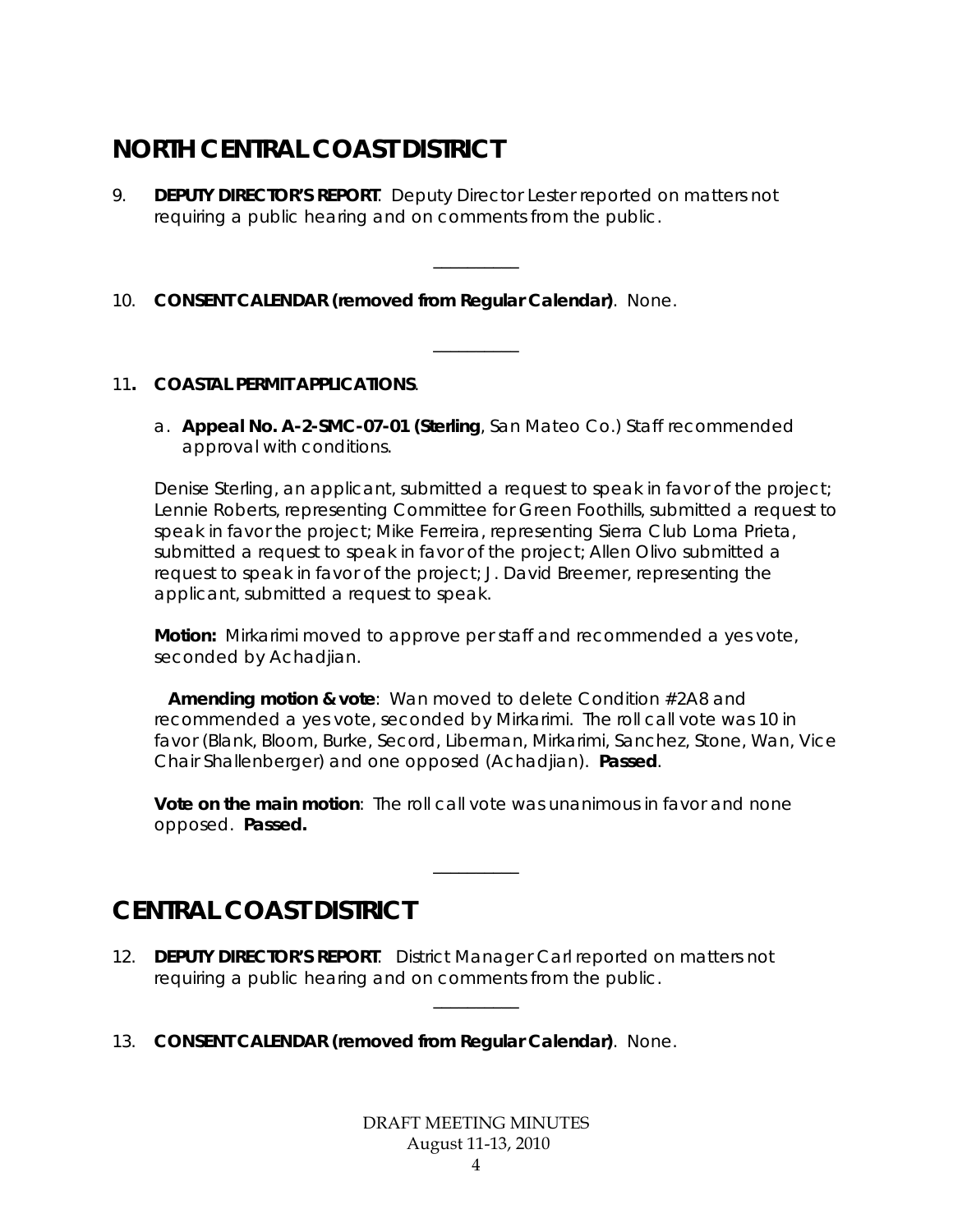#### 14. **LOCAL COASTAL PROGRAMS (LCPs)**.

a. **City of Carmel-by-the-Sea LCP Amendment No. CML-1-10 (Medical Marijuana Dispensaries).** Staff recommended approval as submitted.

Sean Conroy, representing City of Carmel, submitted a request to speak in favor of the project.

**Motion & vote**: Secord moved to reject as submitted and recommended a no vote, seconded by Achadjian. The roll call vote was 8 in favor of the no vote (Achadjian, Blank, Bloom, Burke, Secord, Liberman, Stone, Wan), 2 opposed (Mirkarimi, Vice Chair Shallenberger) and one abstention (Sanchez). **Approved as submitted.** 

b. **City of Carmel-by-the-Sea LCP Amendment No. CML-2-10 (Mills Act Historic Preservation).** No objection to concurrence.

\_\_\_\_\_\_\_\_\_\_

Sean Conroy, representing City of Carmel, submitted a request to speak in favor of the project

c. **San Luis Obispo County LCP Amendment No. SLO-2-09 Part 2 (Inclusionary Housing).** Staff recommended approval with modifications.

\_\_\_\_\_\_\_\_\_\_

**Motion & vote**: Achadjian moved to reject the Implementation Plan as submitted and recommended a yes vote, seconded by Mirkarimi. Vice Chair Shallenberger ruled that the vote was unanimous in favor of the motion. **Certification denied.** 

**Motion & vote**: Achadjian moved to certify the Implementation Plan if modified as suggested and recommended a yes vote, seconded by Mirkarimi. Vice Chair Shallenberger ruled that the vote was unanimous in favor of the motion**. Passed**.

d. **San Luis Obispo County LCP Amendment No. SLO-3-09 (Framework for Planning Update.** Staff recommended approval with modifications.

\_\_\_\_\_\_\_\_\_\_

**Motion & vote**: Achadjian moved to certify the Land Use Plan as submitted and recommended a no vote, seconded by Mirkarimi. Vice Chair Shallenberger ruled that the vote was unanimous in favor of the no vote. **Certification denied**.

**Motion & vote**: Achadjian moved to certify with modifications and recommended a yes vote, seconded by Mirkarimi. Vice Chair Shallenberger ruled that the vote was unanimous in favor of the motion. **Passed**.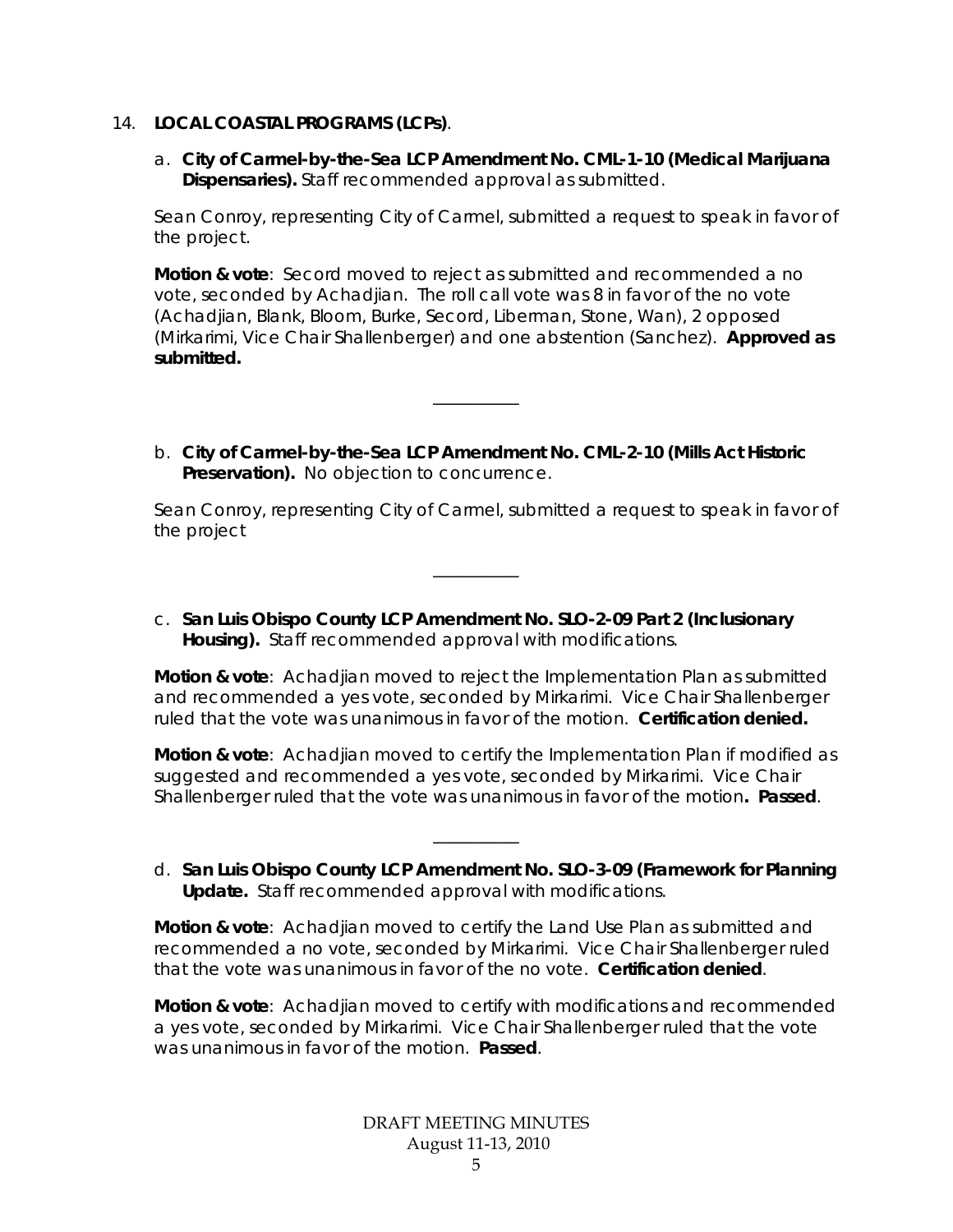#### 15. **NEW APPEALS**.

a. **Appeal No. A-3-SLO-06-043 (SDS Family Trust**, Harmony Coast). Staff recommended the Commission determine that the appeal raises substantial issue. There being no objection, Vice Chair Shallenberger ruled that the Commission found substantial issue and opened the hearing on the merits of the project. Staff further recommended approval in part and denial in part.

[Mirkarimi out of the room during this item]

Andrew Christie, representing Sierra Club, submitted a request to speak; Fran Gibson, representing Coastwalk California, submitted a request to speak in opposition to the project; Marshall Ochylski submitted a request to speak; David McLaughlan, representing SDS Family Trust, submitted a request to speak; Denise McLaughlin, representing SDS Family Trust, submitted a request to speak; Pat Molnar submitted a request to speak.

**Motion & vote**: Wan moved to approve and recommended a no vote, seconded by Stone. The roll call vote was 9 in favor of the no vote (Blank, Bloom, Burke, Secord, Liberman, Sanchez, Stone, Wan, Vice Chair Shallenberger) and one opposed (Achadjian). **Denied**.

**Motion & vote**: Achadjian moved to approve the barn per staff and recommended a yes vote. Vice Chair Shallenberger ruled that the vote was unanimous in favor of the motion**. Passed**.

\_\_\_\_\_\_\_\_\_\_

\_\_\_\_\_\_\_\_\_\_

# b. **Appeal No. A-3-SLO-10-016 (State Parks**, Harmony). [**POSTPONED**]

[Mirkarimi returned}

c. **Appeal No. A-3-SCO-10-025 (Ingram**, Pleasure Point). Staff recommended the Commission find that the appeal raised no substantial issue.

William Shawver submitted a request to speak in opposition to the project; Kris Ingram submitted a request to speak in favor of the project.

**Motion & vote**: Secord moved to determine the appeal raised **no substantial issue** and recommended a yes vote, seconded by Achadjian. Vice Chair Shallenberger ruled that the vote was unanimous in favor of the motion. **Passed**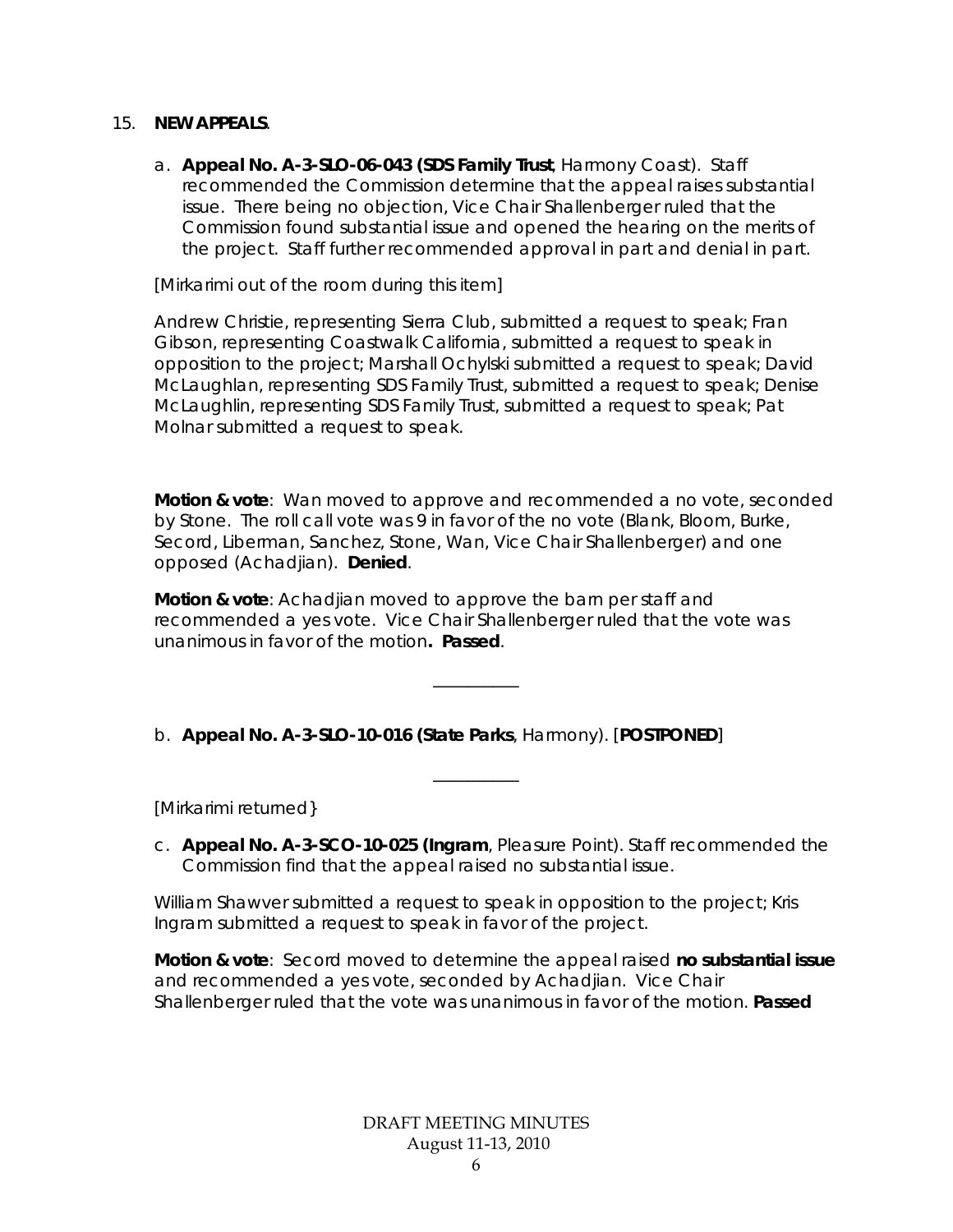d. **Appeal No. A-3-SLO-10-031 (Goodan**, Harmony). Staff recommended the Commission find that the appeal raised **substantial issue**. There being no objection, Vice Chair Shallenberger ruled that the Commission **found substantial issue** and opened and continued the project to a future hearing.

David Juhake, representing the applicant, submitted a request to speak in favor of the project.

# 16**. COASTAL PERMIT APPLICATIONS**.

a**. Application No. 3-09-25 (Pebble Beach Company**, Del Monte Forest). Staff recommended approval with conditions.

\_\_\_\_\_\_\_\_\_\_

Mark Stillwell, representing Pebble Beach Company, submitted a request to speak in favor of the project.

**Motion & vote**: Stone moved to approve and recommended a yes vote, seconded by Achadjian. Vice Chair Shallenberger ruled that the vote was unanimous in favor of the motion. Passed.

 $\overline{\phantom{a}}$ 

b**. Application No. 3-09-42 (O'Neill**, Pleasure Point). Staff recommended approval with special conditions.

Mark Massara, representing the applicant, submitted a request to speak in favor of the project.

**Motion & vote**: Stone moved to approve and recommended a yes vote, seconded by Mirkarimi. Vice Chair Shallenberger ruled that the vote was unanimous in favor of the motion. **Passed**.

c**. Application No. 3-09-68 (City of Santa Cruz,** Santa Cruz). [**POSTPONED**]

 $\overline{\phantom{a}}$ 

\_\_\_\_\_\_\_\_\_\_

#### 17. **PERMIT AMENDMENTS**.

a**. Permit No. 3-04-027-A2 (City of Pacific Grove**, Pacific Grove). [**POSTPONED**]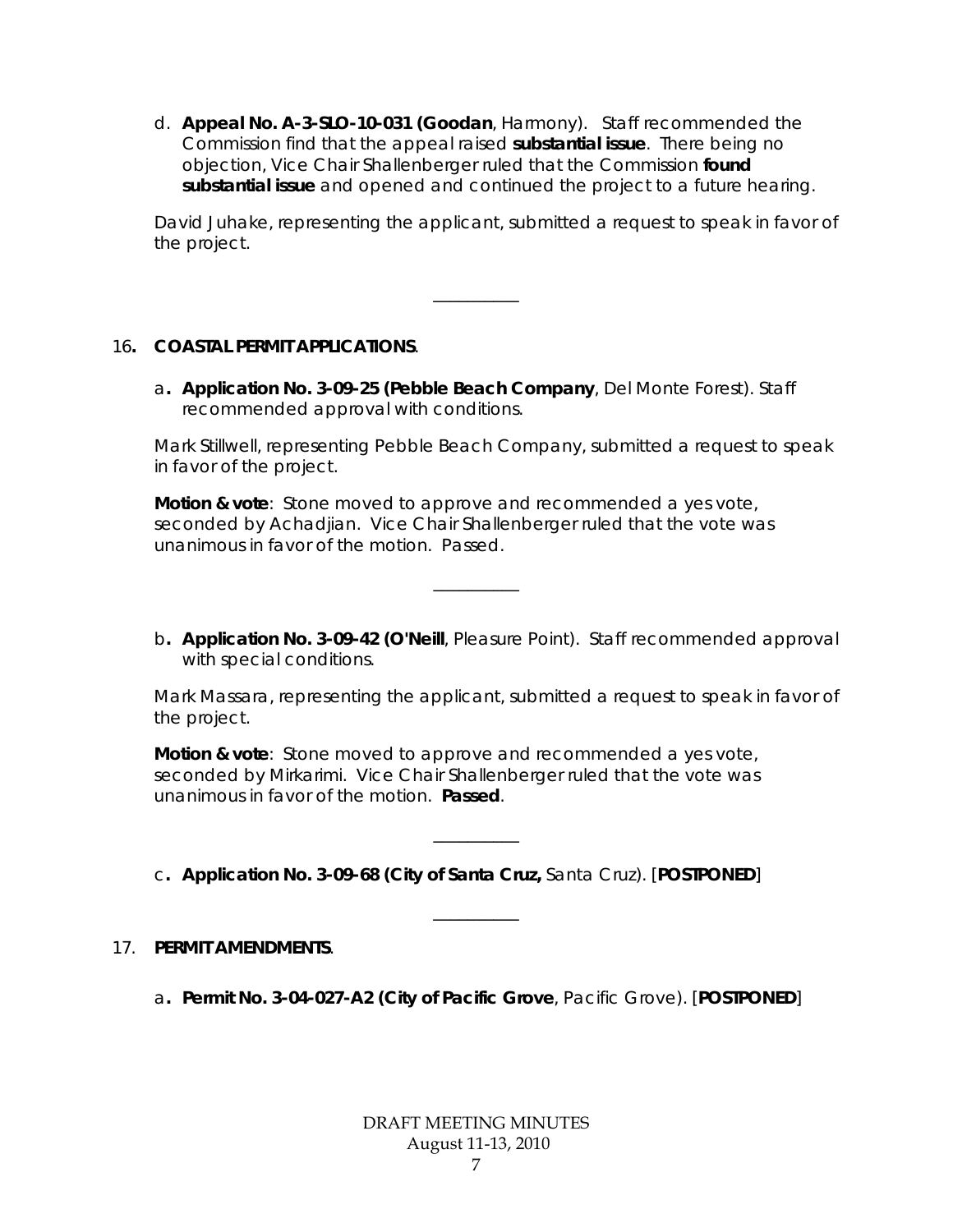# **STATEWIDE**

- 18. **APPROVAL OF MINUTES**. (May 2010) **Approved.**
- 19. **COMMISSIONERS' REPORTS**. None.
- 20. **CONSERVANCY REPORT**. None.
- 21. **SANTA MONICA MOUNTAINS CONSERVANCY REPORT**. None.
- 22. **DEPUTY ATTORNEY GENERAL'S REPORT**. Informational only.
- 23. **EXECUTIVE DIRECTOR'S REPORT** *including* report and possible Commission action on legislation and water quality.
	- a. **AB234.** Staff recommended the Commission support the bill.

**Motion & vote**: Sanchez moved to support and recommended a yes vote, seconded by Blank. Vice Chair Shallenberger ruled that the vote was unanimous in favor of the motion. **Passed**.

The Commission recessed for the day at 6:05 p.m.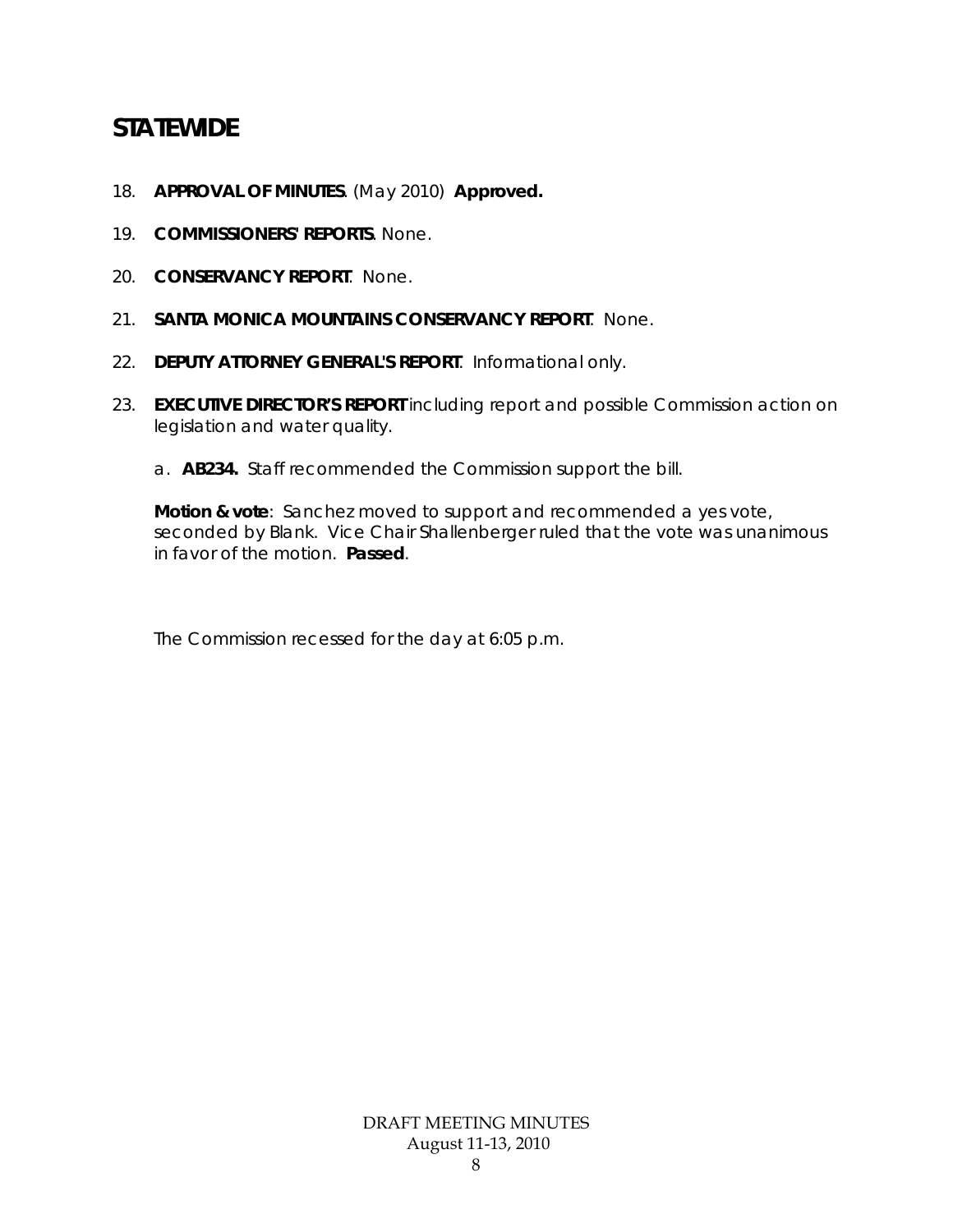### **THURSDAY, AUGUST 12, 2010 pages 9 to 15**

- 1. **CALL TO ORDER**. The meeting of the California Coastal Commission was called to order at 9:03 a.m. by Vice Chair Shallenberger.
- 2. **ROLL CALL**. Present: Vice Chair Shallenberger, Achadjian, Blank, Bloom, Burke, Secord (alternate), Liberman (alternate), Mirkarimi, Sanchez, Stone, Wan. Absent: Chair Neely.

\_\_\_\_\_\_\_\_\_\_

3. **GENERAL PUBLIC COMMENT**. Rhana Gulassa, Elaine Watson, Richard Margetson, and Keith Wimer, addressed issues at the Los Osos Wastewater Plant and the USDA funding; Lyn Krieger, representing County of Ventura Harbor Dept., spoke to the Commission about vacancies at the Marina; Larry Bross spoke to the Commission about air quality at Oceano Dunes; Pamela Dunlap addressed issues at Nipomo Dunes with particulate matter and special event permits; Ana Citrin spoke about protection of the Gaviota Coast; Nell Langford addressed particulate matter resulting from off-highway vehicles at Nipomo Dunes; Al Barrow spoke about earthquake fault and liquefaction zones near sewer Los Osos sewer plant and the risks of sewer spills; Linde Owen encouraged strengthening the permit conditions for the Los Osos sewer treatment plant; Ben DiFatta failed projects and funding for sewer projects; Alon Perlman spoke about the use of gray water; Geof Bard expressed concerns about zoning on the coast.

# **ENERGY, OCEAN RESOURCES and FEDERAL CONSISTENCY**

4. **ENERGY, OCEAN RESOURCES and FEDERAL CONSISTENCY**. Deputy Director Dettmer reported on matters not requiring a public hearing and on comments from the public.

\_\_\_\_\_\_\_\_\_\_

# 5**. COASTAL PERMIT APPLICATIONS**.

a. **Application No. E-09-011 (Rincon Island Limited Partnership**, Ventura) Staff recommended approval with conditions.

Mark Steffy submitted a request to speak (for questions only).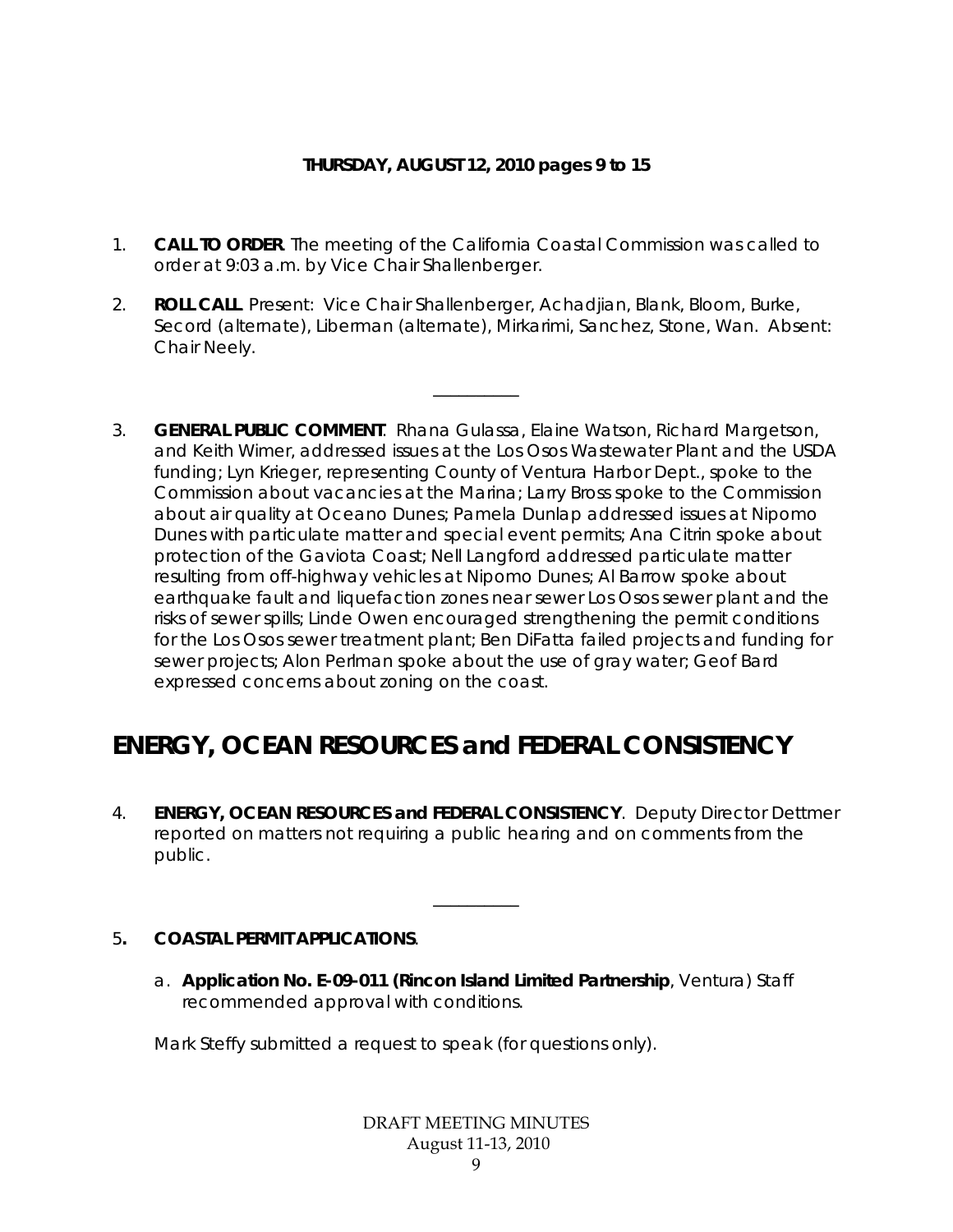**Motion & vote:** Achadjian moved to approve and recommended a yes vote, seconded by Secord. Vice Chair Shallenberger ruled that the vote was unanimous in favor of the motion. **Passed**.

\_\_\_\_\_\_\_\_\_\_

# 6. **FEDERAL CONSISTENCY.**

a. **CD-033-10 (Navy,** Coronado) Staff recommended concurrence.

Lee Moldaver submitted a request to speak; Rear Admiral French, Senior Chief LeFevre, Tiffany Shepherd, Kim O'Connor, Captain Lindsey, Alex Stone, Kat Ostapuk, all representing the U.S. Navy, submitted a request to speak in favor of the project.

**Motion:** Wan moved to concur and recommended a yes vote, seconded by Bloom.

**Amending motion & vote**: Wan moved to ban public from bringing dogs onto the beach and recommended a yes vote, seconded by Secord. Vice Chair Shallenberger ruled that the vote was unanimous on favor of the motion**. Passed.**

**Amending motion & vote**: Sanchez moved to add a condition for the Navy to open discussion on an easement for the coastal trail and recommended a yes vote, seconded by Liberman. The roll call vote was 7 in favor (Bloom, Burke, Liberman, Mirkarimi, Sanchez, Stone, Wan) and 4 opposed (Achadjian, Blank, Secord, Vice Chair Shallenberger) **Passed.**

**Vote on main motion**: Vice Chair Shallenberger ruled that the vote was unanimous in favor of the motion. **Passed.** 

b. **CD-029-10 (NOAA,** Southern California) Staff recommended concurrence.

\_\_\_\_\_\_\_\_\_\_

Brandon Southall, representing NOAA, submitted a request to speak in favor of the project.

**Motion & vote:** Mirkarimi moved to concur and recommended a yes vote, seconded by Wan. Vice Chair Shallenberger ruled that the vote was unanimous in favor of the motion. **Passed.**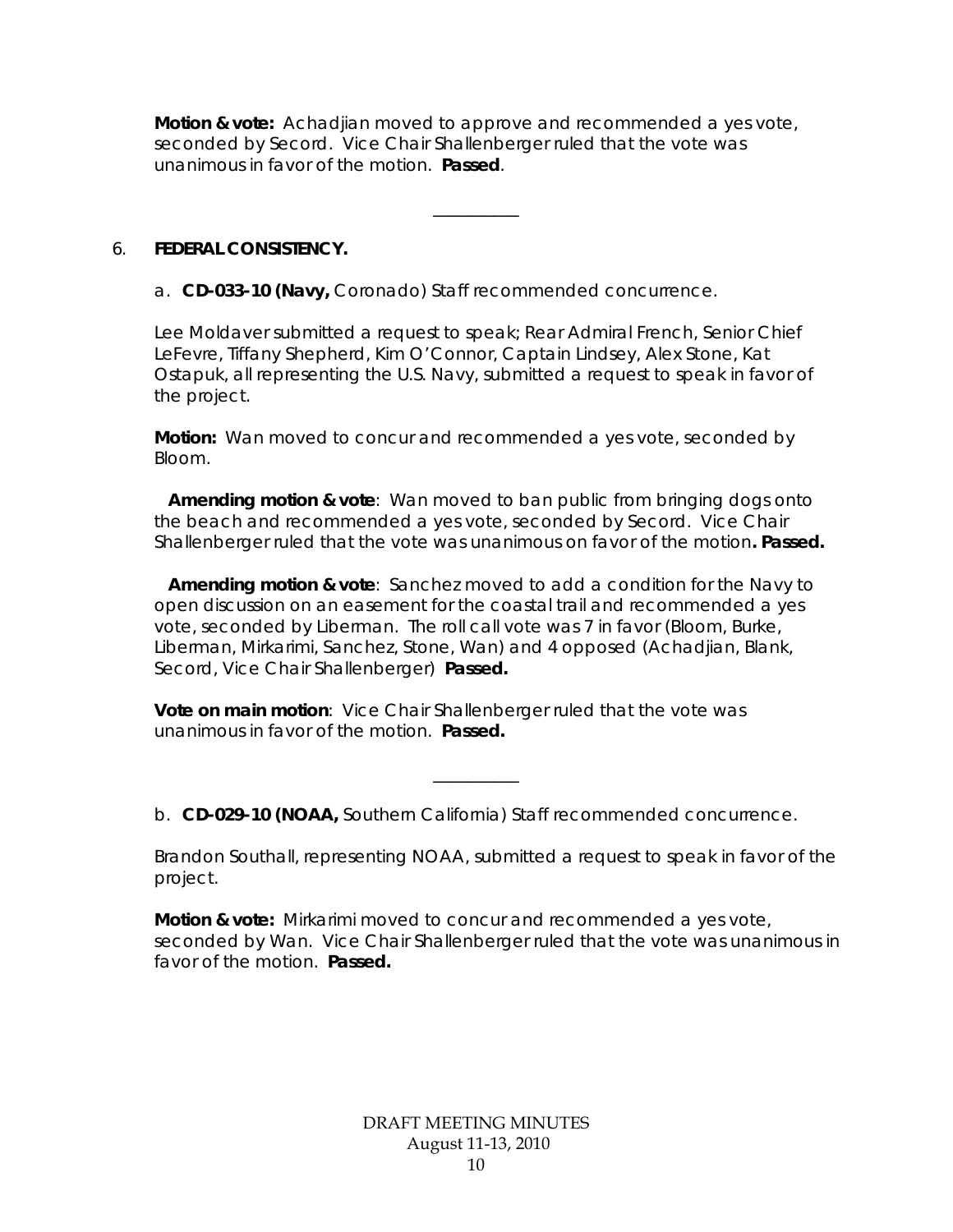c. **CD-035-10 (Corps of Engineers,** Marina del Rey) Staff recommended concurrence.

Dana Murray, representing Heal the Bay, submitted a request to speak; Larry Smith, representing U.S. Army Corp of Engineers, submitted a request to speak in favor of the staff recommendation.

**Motion:** Sanchez moved to concur and recommended a yes vote, seconded by Bloom.

 **Amending motion & vote:** Sanchez moved to require toxicity testing and recommended a yes vote, seconded by Bloom. Vice Chair Shallenberger ruled that the vote was unanimous in favor of the motion. **Passed.** 

**Vote on main motion:** Vice Chair Shallenberger ruled that the vote was unanimous in favor of the motion. **Passed.** 

**LUNCH RECESS**. The Commission recessed for lunch at 12:30 p.m. and returned at 2:00 p.m.

 $\overline{\phantom{a}}$   $\overline{\phantom{a}}$   $\overline{\phantom{a}}$   $\overline{\phantom{a}}$   $\overline{\phantom{a}}$   $\overline{\phantom{a}}$   $\overline{\phantom{a}}$   $\overline{\phantom{a}}$   $\overline{\phantom{a}}$   $\overline{\phantom{a}}$   $\overline{\phantom{a}}$   $\overline{\phantom{a}}$   $\overline{\phantom{a}}$   $\overline{\phantom{a}}$   $\overline{\phantom{a}}$   $\overline{\phantom{a}}$   $\overline{\phantom{a}}$   $\overline{\phantom{a}}$   $\overline{\$ 

 $\overline{\phantom{a}}$   $\overline{\phantom{a}}$   $\overline{\phantom{a}}$   $\overline{\phantom{a}}$   $\overline{\phantom{a}}$   $\overline{\phantom{a}}$   $\overline{\phantom{a}}$   $\overline{\phantom{a}}$   $\overline{\phantom{a}}$   $\overline{\phantom{a}}$   $\overline{\phantom{a}}$   $\overline{\phantom{a}}$   $\overline{\phantom{a}}$   $\overline{\phantom{a}}$   $\overline{\phantom{a}}$   $\overline{\phantom{a}}$   $\overline{\phantom{a}}$   $\overline{\phantom{a}}$   $\overline{\$ 

# **ENFORCEMENT**

7. **ENFORCEMENT REPORT**. None.

# **[Items 8 through 14 share a single combined staff report]**

8**. Commission Cease and Desist Order No. CCC-10-CD-07 (Stefan Hagopian & Kathryn Hagopian –** Topanga, Los Angeles Co.) Staff recommended issuance of the cease and desist order.

Ronald Zumbrun, representing the appellant, submitted a request to speak; Fran Gibson, representing Coastwalk California, submitted a request to speak in favor of the staff recommendation; Andrew Christie, representing Sierra Club, submitted a request to speak in favor of the staff recommendation; Lee Moldaver submitted a request to speak in favor of the staff recommendation; Emil Soorani submitted a request to speak in favor of the staff recommendation; Edlyn Soorani submitted a request to speak in favor of the staff recommendation.

**Motion & vote**: Sanchez moved to issue the order and recommended a yes vote, seconded by Bloom. The roll call vote was 10 in favor ( Achadjian, Blank, Bloom, Secord, Liberman, Mirkarimi, Sanchez, Stone, Wan, Vice Chair Shallenberger) and none opposed. **Passed.**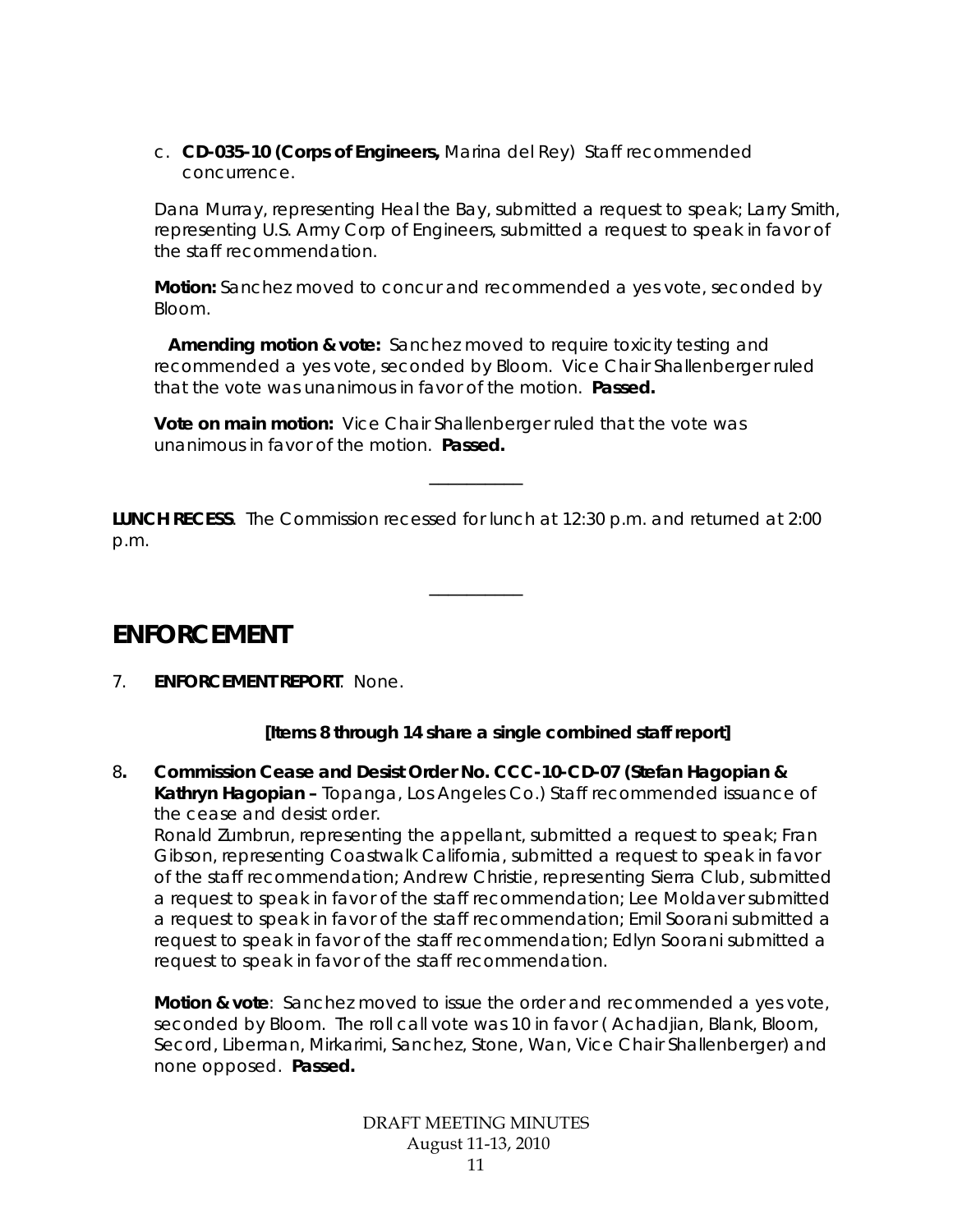9. **Commission Restoration Order No. CCC-10-RO-06 (Stefan Hagopian & Kathryn Hagopian –** Topanga, Los Angeles Co.) Staff recommended issuance of the restoration order. **Motion & vote**: Sanchez moved to issue the order and recommended a yes vote,

seconded by Bloom. The roll call vote was 10 in favor ( Achadjian, Blank, Bloom, Secord, Liberman, Mirkarimi, Sanchez, Stone, Wan, Vice Chair Shallenberger) and none opposed. **Passed.**

- 10. **Commission Cease and Desist Order No. CCC-10-CD-08 (Stefan Hagopian, Kathryn Hagopian and Rahel Hagopian –** Topanga, Los Angeles Co.) Staff recommended issuance of the cease and desist order. **Motion & vote**: Sanchez moved to issue the cease and desist order and recommended a yes vote, seconded by Bloom. The roll call vote was 10 in favor ( Achadjian, Blank, Bloom, Secord, Liberman, Mirkarimi, Sanchez, Stone, Wan, Vice Chair Shallenberger) and none opposed. **Passed.**
- 11. **Commission Restoration Order No. CCC-10-RO-07 (Stefan Hagopian, Kathryn Hagopian and Rahel Hagopian** – Topanga, Los Angeles Co.) Staff recommended issuance of the restoration order. **Motion & vote**: Sanchez moved to issue the order and recommended a yes vote, seconded by Bloom. The roll call vote was 10 in favor (Achadjian, Blank, Bloom, Secord, Liberman, Mirkarimi, Sanchez, Stone, Wan, Vice Chair Shallenberger) and none opposed. **Passed.**
- 12. **Commission Notice of Violation No. CCC-10-NOV-02 (Stefan Hagopian & Kathryn Hagopian** – Topanga, Los Angeles Co.) Staff recommended the Commission find a violation had occurred.

**Motion & vote**: Sanchez moved to find that a violation had occurred and recommended a yes vote, seconded by Bloom. The roll call vote was 10 in favor ( Achadjian, Blank, Bloom, Secord, Liberman, Mirkarimi, Sanchez, Stone, Wan, Vice Chair Shallenberger) and none opposed. **Passed.**

13. **Commission Notice of Violation No. CCC-10-NOV-03 (Stefan Hagopian & Kathryn Hagopian** – Topanga, Los Angeles Co.) Staff recommended the Commission find a violation had occurred.

**Motion & vote**: Sanchez moved to find that a violation had occurred and recommended a yes vote, seconded by Bloom. The roll call vote was 10 in favor ( Achadjian, Blank, Bloom, Secord, Liberman, Mirkarimi, Sanchez, Stone, Wan, Vice Chair Shallenberger) and none opposed. **Passed.**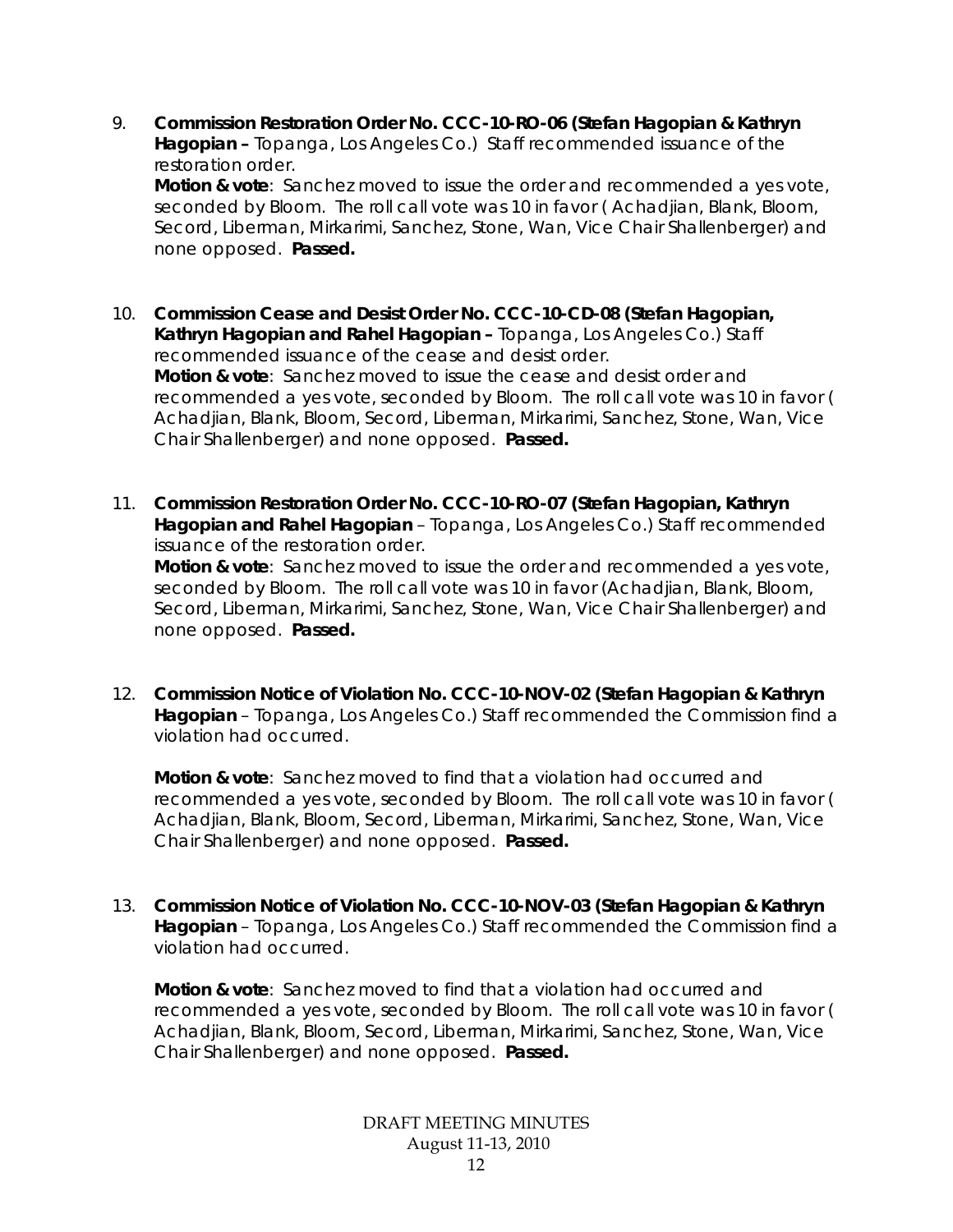14. **Commission Notice of Violation No. CCC-10-NOV-04 (Stefan Hagopian, Kathryn Hagopian and Rahel Hagopian** – Topanga, Los Angeles Co.) Staff recommended the Commission find that a violation had occurred.

**Motion & vote**: Sanchez moved to find that a violation had occurred and recommended a yes vote, seconded by Bloom. The roll call vote was 10 in favor (Achadjian, Blank, Bloom, Secord, Liberman, Mirkarimi, Sanchez, Stone, Wan, Vice Chair Shallenberger) and none opposed. **Passed.**

 $\overline{\phantom{a}}$   $\overline{\phantom{a}}$   $\overline{\phantom{a}}$   $\overline{\phantom{a}}$   $\overline{\phantom{a}}$   $\overline{\phantom{a}}$   $\overline{\phantom{a}}$   $\overline{\phantom{a}}$   $\overline{\phantom{a}}$   $\overline{\phantom{a}}$   $\overline{\phantom{a}}$   $\overline{\phantom{a}}$   $\overline{\phantom{a}}$   $\overline{\phantom{a}}$   $\overline{\phantom{a}}$   $\overline{\phantom{a}}$   $\overline{\phantom{a}}$   $\overline{\phantom{a}}$   $\overline{\$ 

# **SOUTH CENTRAL COAST DISTRICT**

15. **DEPUTY DIRECTOR'S REPORT**. Deputy Director Ainsworth reported on matters not requiring a public hearing and on comments from the public.

\_\_\_\_\_\_\_\_\_\_

16. **CONSENT CALENDAR (removed from Regular Calendar)**. Staff moved on item [19b] to the expanded and recommended approval with conditions.

**Motion & vote:** Secord moved to approve and recommended a yes vote, seconded by Mirkarimi. Vice Chair Shallenberger ruled that the vote was unanimous in favor of the motion. **Passed**.

# 17. **LOCAL COASTAL PROGRAMS (LCPs) Major**.

a. **City of Santa Barbara LCP Amendment No. MAJ-3-09 (Veronica Meadows).** Staff recommended denial as submitted and approval with modifications.

\_\_\_\_\_\_\_\_\_\_

Renee Brooke, representing City of Santa Barbara, submitted a request to speak; Steven Amerikaner, representing Peak-Las Positas Partners, submitted a request to speak in favor of the project; Todd Lyle submitted a request to speak in opposition to the staff recommendation; Ana Citrin, representing Santa Barbara Urban Creek Council, submitted a request to speak in favor of the staff recommendation; Brian Trautwein submitted a request to speak.

**Motion & vote**: Secord moved to certify the Land Use Plan as submitted and recommended a no vote, seconded by Sanchez. Vice Chair Shallenberger ruled that the vote was unanimous in favor of the no vote. **Certification denied.** 

**Motion & vote**: Secord moved to certify the Land Use Plan if modified as suggested and recommended a yes vote, seconded by Achadjian. Vice Chair Shallenberger ruled that the vote was unanimous in favor of the motion. **Passed**.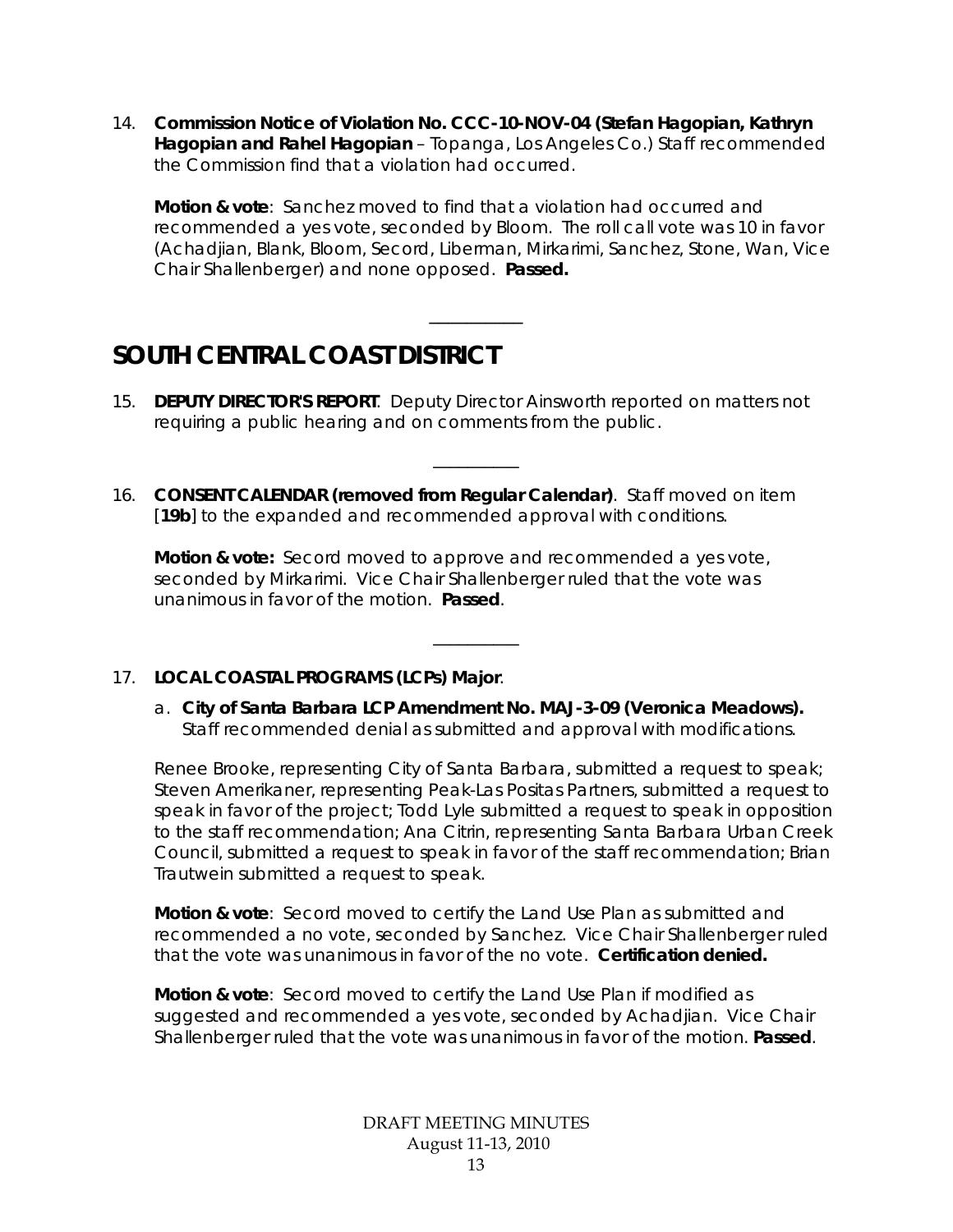**Motion & vote**: Secord moved reject the Implementation Plan as submitted and recommended a yes vote, seconded by Achadjian. Vice Chair Shallenberger ruled that the vote was unanimous in favor of the motion. **Certification denied**.

**Motion & vote**: Secord moved to certify the Implementation Plan if modified as suggestion and recommended a yes vote, seconded by Achadjian. Vice Chair Shallenberger ruled that the unanimous in favor of the motion. **Passed.** 

[Items 17b and 17c were heard as one item]

\_\_\_\_\_\_\_\_\_\_

- b**. County of Santa Barbara LCP Amendment No. MAJ-1-09-A (County Land Use and Development Code).**
- c. **County of Santa Barbara LCP Amendment No. MAJ-1-09-B (Montecito Land Use and Development Code and Rezone).**

Janet Wolf, Chair County of Santa Barbara Board of Supervisors, submitted a request to speak; Doreen Farr, representing County of Santa Barbara, submitted a request to speak; Dianne Black, representing County of Santa Barbara, submitted a request to speak; Greg Pruitt, representing Vista Del Mar USD, submitted a request to speak in opposition to the staff recommendation; Paul Van Leer, representing Santa Barbara Farm Bureau, submitted a request to speak in opposition to the staff recommendation; Dian Van der Have submitted a request to speak in opposition to the staff recommendation; Leslie Freeman submitted a request to speak in opposition to the project; Brian Trautwein, representing Environmental Defense Center, submitted a request to speak; Steven Amerikaner submitted a request to speak; Eva Turenchalk submitted a request to speak in opposition to the project; Jay Higgins submitted a request to speak; Geoffery Bard submitted a request to speak; Ana Citrin, representing Gaviota Coast Conservancy & Naples Coalition, submitted a request to speak in favor of the staff recommendation; J. David Breemer, representing Pacific Legal Foundation, submitted a request to speak; Andy Caldwell submitted a request to speak in opposition to the project; Jim Neuman submitted a request to speak in opposition to the project; Kim Kimbell submitted a request to speak in opposition to the staff recommendation; Christina McGinnis, representing EDC/OPEN, submitted a request to speak in favor of the project; Linda Krop, representing Environmental Defense Center, submitted a request to speak in favor of the staff recommendation; Lee Moldaver, representing Gaviota Coast Conservancy, submitted a request to speak.

**Motion &vote**: Achadjian moved to continue and recommended a yes vote, seconded by Secord. Vice Chair Shallenberger ruled that the vote was unanimous in favor of the motion. **Continued.** 

**\_\_\_\_\_\_\_\_\_\_**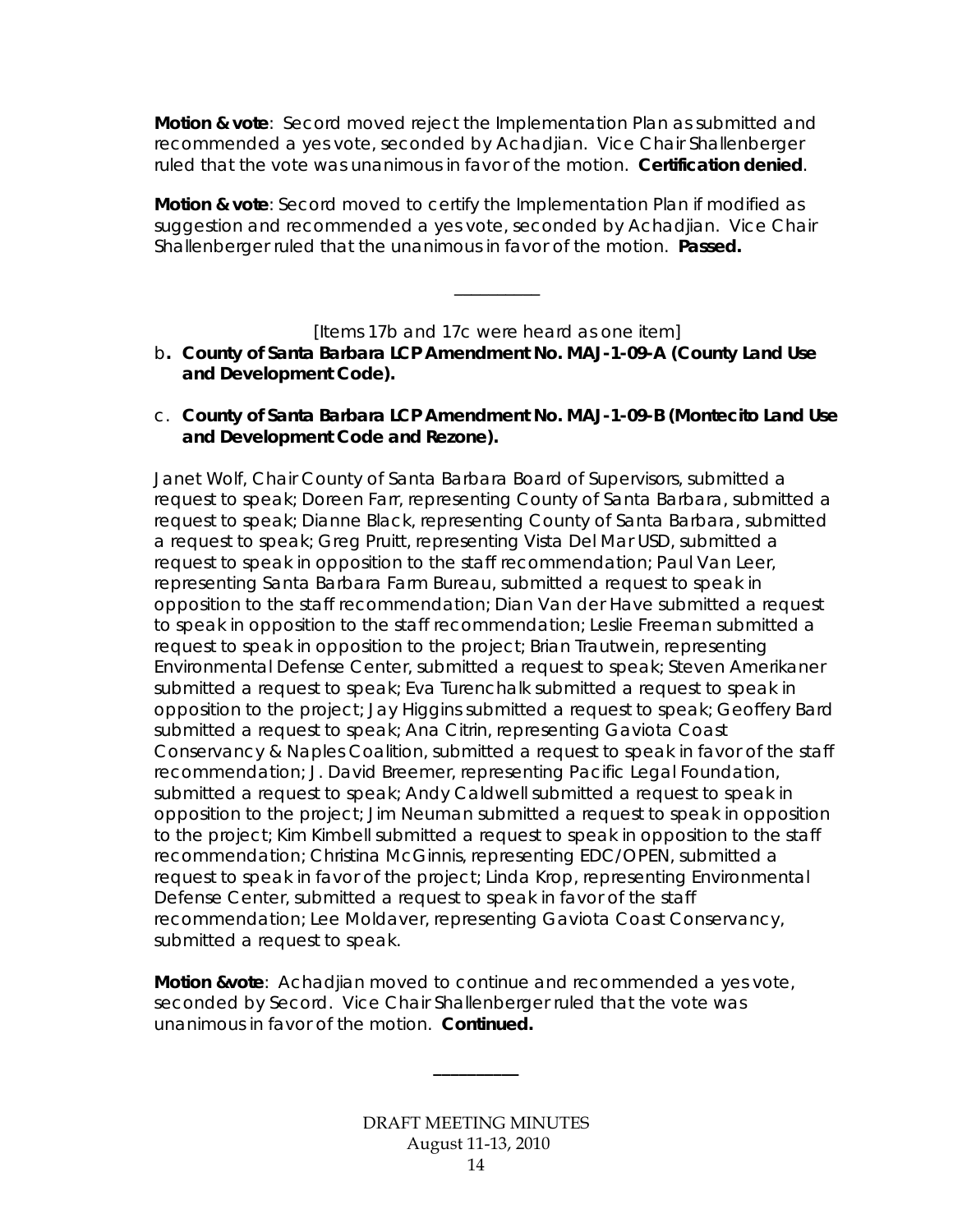d. **[City of Malibu LCP Amendment No. MAL-MAJ-2-10 \(Morton\) Time Extension](http://documents.coastal.ca.gov/reports/2008/12/Th9a-12-2008.pdf)**. Staff recommended approval of the time extension.

**Motion & vote**: Mirkarimi moved to grant the time extension and recommended a yes vote, seconded by Achadjian. Vice Chair Shallenberger ruled that the vote was unanimous in favor of the motion. **Passed**.

\_\_\_\_\_\_\_\_\_\_

#### 18. **NEW APPEALS**.

a. **Appeal No. A-4-MAL-10-053 (WFS Seastar**, Malibu) Staff recommended the Commission find no substantial issue exists. The applicant requested a continuance.

**Motion & vote:** Secord moved to postpone and recommended a yes vote, seconded by Mirkarimi. Vice Chair Shallenberger ruled that the vote was unanimous in favor of the motion. **Passed**.

# 19. **COASTAL PERMIT APPLICATIONS**.

a. **Application No. 4-07-098 (California Dept. of Parks and Recreation**, Malibu) [**POSTPONED**]

\_\_\_\_\_\_\_\_\_\_

b. **Application No. 4-07-143 (Ketchum and Kaplan,** Los Angeles Co.) Moved by staff to the expanded consent calendar. **Approved**.

The Commission recessed for the day at 8:15 p.m.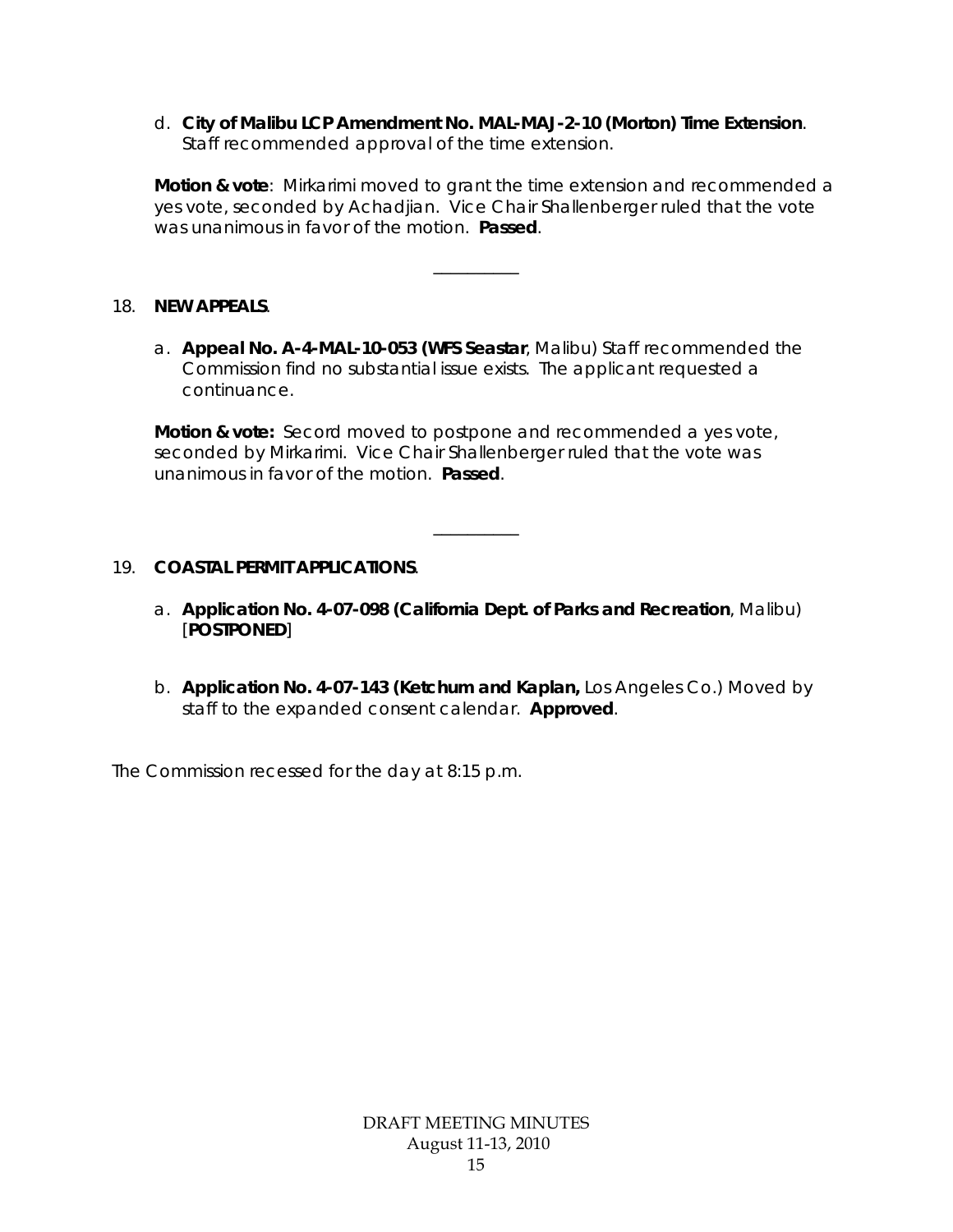# **FRIDAY, AUGUST 13, 2010 pages 16 to 22**

- 1. **CALL TO ORDER**. The meeting of the California Coastal Commission was called to order at 9:00 a.m. by Vice Chair Shallenberger.
- 2. **ROLL CALL**. Present: Vice Chair Shallenberger, Achadjian, Blank, Bloom, Secord (alternate), Liberman (alternate), Sanchez, Stone, Wan. Mirkarimi arrived at 9:05 a.m. Absent: Chair Neely, Burke.
- 3. **GENERAL PUBLIC COMMENT**. Fran Gibson, representing Coastwalk California, updated the Commission about parking triangle being moved away from North Beach in San Clemente and the LAB project affecting beach access; Terry Sweetland addressed issues with dust on Pier Avenue in Oceano; Geof Bard; Nattalia Merzoyan spoke about the wastewater treatment in Morro Bay; Katrina Dolinsky, Mesa for Clean Air, addressed air pollution at Oceano Dunes and asked for a moratorium; Dr. Tobey Crockett spoke about the test well drilling; Piper Reilly addressed lack of management at Los Osos sewer plant; Gwynn Taylor inquired about the money for the sewer treatment plant and sea water intrusion not being addressed; Al Barrow spoke about the Los Osos sewer gravity collection system; Robert van de Hoek ;

# **SOUTH COAST DISTRICT (Orange Co.)**

4. **ADMINISTRATIVE PERMIT APPLICATIONS**. See items 4a through 4c on page 12 of the meeting notice. Staff recommended the Commission concur with the Executive Director's determination. There being no objection, Vice Chair Shallenberger ruled the Commission concurred. **Approved**.

# **SAN DIEGO COAST DISTRICT**

- 5. **CONSENT CALENDAR**.
	- a. **Application No. 6-10-46 (Cabrillo Power**, Carlsbad) Staff recommended approval with conditions.

David Lloyd, representing Cabrillo Power I LLC, submitted a request to speak in favor of the project.

> DRAFT MEETING MINUTES August 11-13, 2010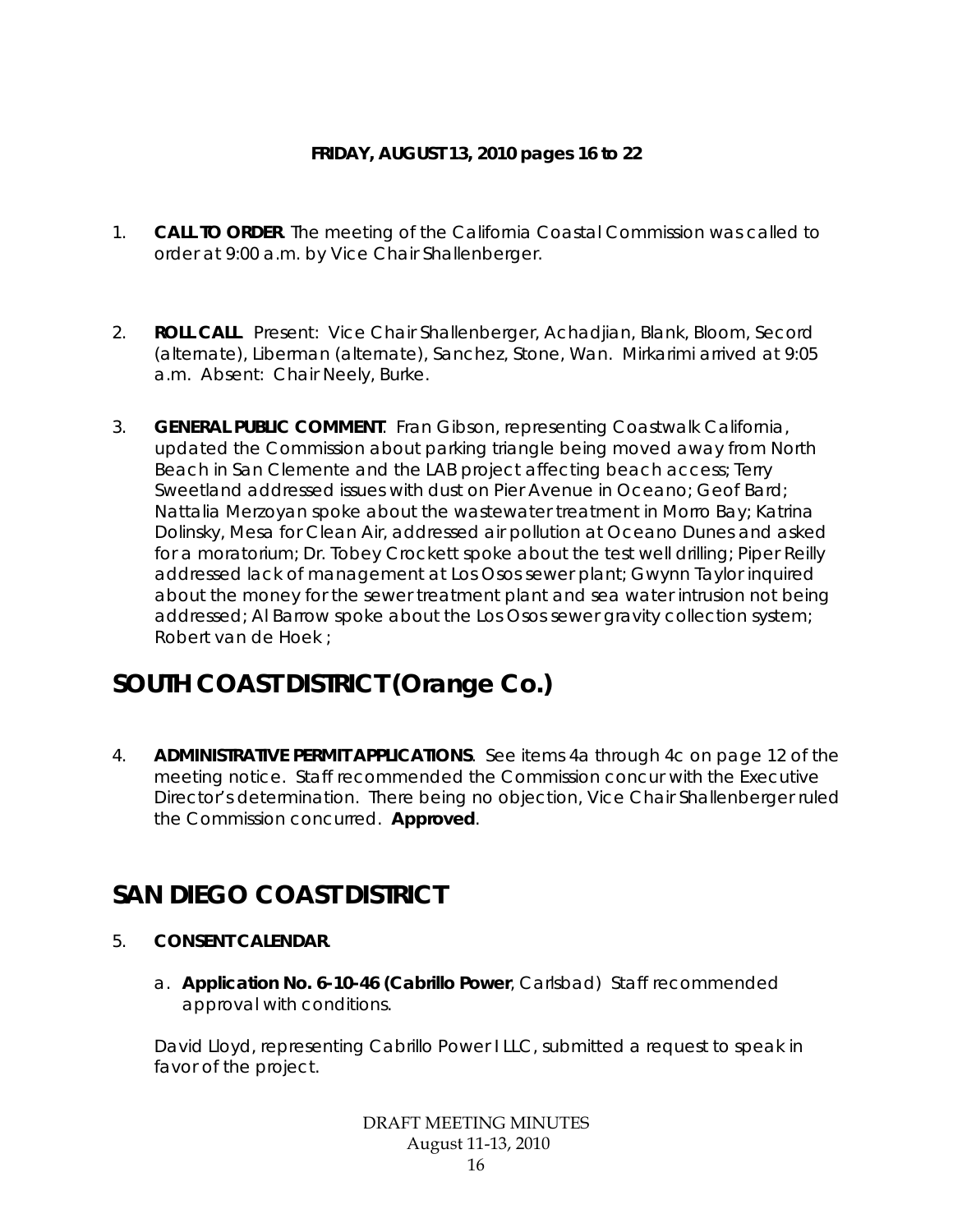**Motion &vote:** Sanchez moved to approve per staff and recommended a yes vote, seconded by Secord. Vice Chair Shallenberger ruled that the vote was unanimous in favor of the motion. **Passed.** 

 $\overline{\phantom{a}}$   $\overline{\phantom{a}}$   $\overline{\phantom{a}}$   $\overline{\phantom{a}}$   $\overline{\phantom{a}}$   $\overline{\phantom{a}}$   $\overline{\phantom{a}}$   $\overline{\phantom{a}}$   $\overline{\phantom{a}}$   $\overline{\phantom{a}}$   $\overline{\phantom{a}}$   $\overline{\phantom{a}}$   $\overline{\phantom{a}}$   $\overline{\phantom{a}}$   $\overline{\phantom{a}}$   $\overline{\phantom{a}}$   $\overline{\phantom{a}}$   $\overline{\phantom{a}}$   $\overline{\$ 

# **SOUTH COAST DISTRICT (LOS ANGELES CO.)**

- 6. **DEPUTY DIRECTOR'S REPORT**. Deputy Director Ainsworth reported on matters not requiring a public hearing and on comments from the public.
	- a**. City of Long Beach Local Coastal Program (LCP) Amendment Certification Review.** Staff recommended the Commission concur with the Executive Director's determination. There being no objection, Vice Chair Shallenberger ruled that the Commission concurred.

\_\_\_\_\_\_\_\_\_\_

7**. CONSENT CALENDAR (removed from Regular Calendar)**. Staff moved one item [10b] to the expanded consent calendar and recommended approval with special conditions.

**Motion & vote**: Sanchez moved to approve and recommended a yes vote, seconded by Achadjian. Vice Chair Shallenberger ruled that the vote was unanimous in favor of the motion. **Passed**.

\_\_\_\_\_\_\_\_\_\_

# 8. **LOCAL COASTAL PROGRAMS (LCPs) Major**.

a. **City Of Rancho Palos Verdes LCP Amendment No. RPV-MAJ-1-10 (Nantasket Drive).** Staff recommended the Commission deny the LUP amendment as submitted, and approve if modified as recommended and approve the amendment request to the Implementation Plan as submitted.

Joel Rojas, representing City of Rancho Palos Verdes, submitted a request to speak; Dave Neish, representing applicant, submitted a request to speak in favor of the project; Dana Ireland submitted a request to speak in favor of the project.

**Motion & vote**: Bloom moved to certify the Land Use Plan as submitted and recommended a no vote, seconded by Achadjian. Vice Chair Shallenberger ruled that the vote was unanimous in favor of the no vote. **Certification denied**.

**Motion & vote**: Bloom moved to certify the Land Use Plan if modified as suggested and recommended a yes vote, seconded by Achadjian. Vice Chair Shallenberger ruled that the vote was unanimous in favor of the motion. **Passed**.

> DRAFT MEETING MINUTES August 11-13, 2010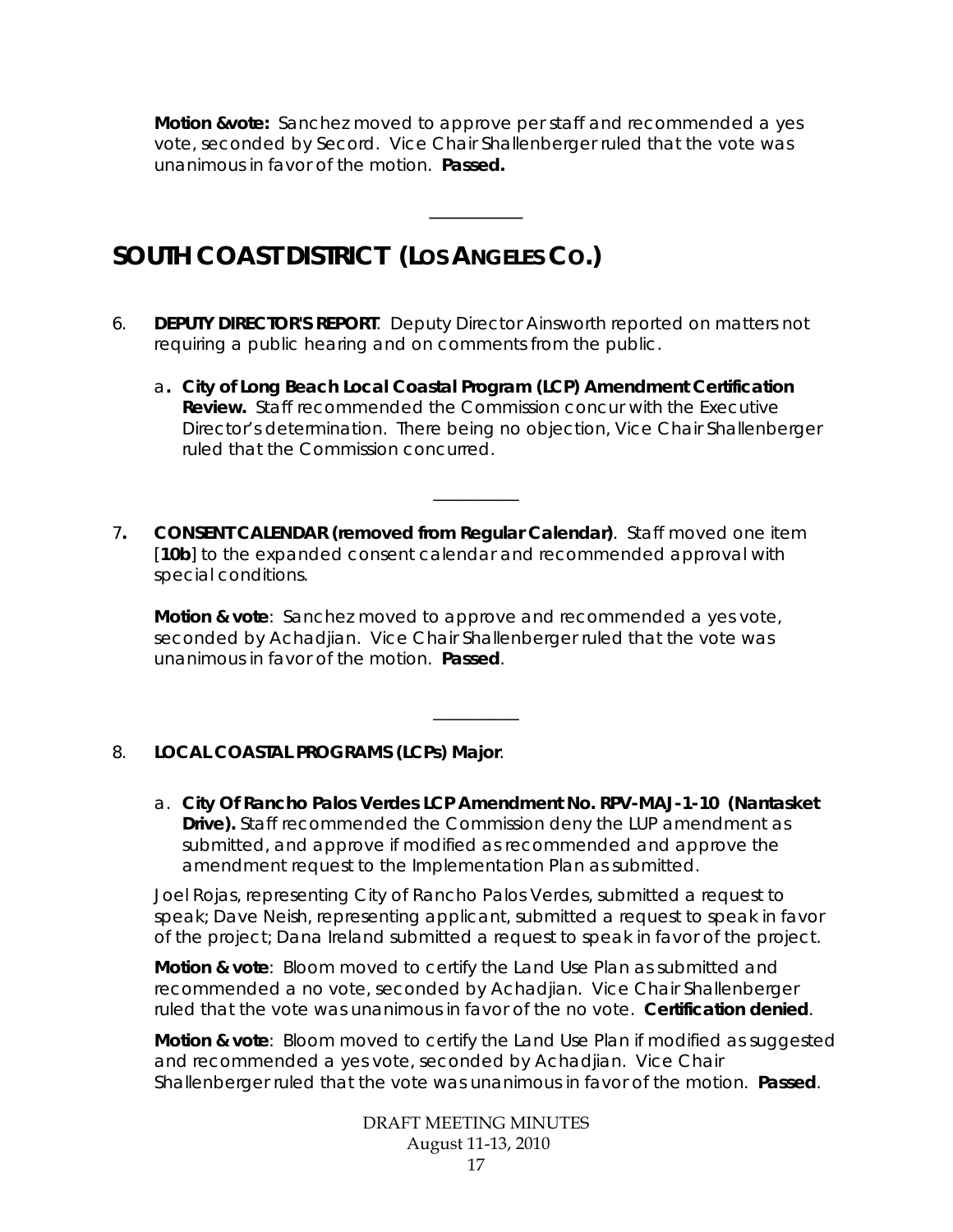**Motion & vote**: Bloom moved to reject the Implementation Plan as submitted and recommended a no vote, seconded by Achadjian. Vice Chair Shallenberger ruled that the vote was unanimous in favor of the no vote. **Passed**.

\_\_\_\_\_\_\_\_\_\_

\_\_\_\_\_\_\_\_\_\_

#### 9. **NEW APPEALS**.

a. **Appeal No. A-5-PPL-10-156 (Morelli**, Pacific Palisades) [**POSTPONED**]

#### 10. **COASTAL PERMIT APPLICATIONS**.

a. **Application No. 5-10-19 (Santa Catalina Island Company**, Avalon) Staff recommended approval with special conditions.

Rick Ware, representing Coastal Resource Management, Inc., submitted a request to speak; Dana Murray, representing Heal The Bay, submitted a request to speak; Wayne Griffin, representing Catalina Island Chamber of Commerce, submitted a request to speak in favor of the project; Elaine Vaughan, representing Catalina Express, submitted a request to speak in favor of the project; Kevin Strege, representing Catalina Island Vacation Rentals, Inc., submitted a request to speak in favor of the project; Bryan Ballard, representing Catalina Chamber of Commerce, submitted a request to speak in favor of the project; Randy Herrel, representing Santa Catalina Island Company, submitted a request to speak in favor of the project; Brad Wilson, representing Santa Catalina Island Company, submitted a request to speak in favor of the project; Robert Kennedy, representing Catalina Scuba Luv, Inc., submitted a request to speak in favor of the project.

**Motion & vote**: Secord moved to approve with special conditions and recommended a yes vote, seconded by Achadjian. The roll call vote was 8 in favor (Achadjian, Blank, Bloom, Secord, Liberman, Mirkarimi, Stone, Vice Chair Shallenberger) and 2 opposed (Sanchez, Wan). **Passed**.

\_\_\_\_\_\_\_\_\_\_

b. **Application No. 5-10-102 (Lazarus**, Santa Monica) Moved by staff to the expanded consent calendar. **Approved**.

\_\_\_\_\_\_\_\_\_\_

c. **Appeal No. A-5-VEN-10-138 (ADC Development, Inc.,** Los Angeles) [**POSTPONED**]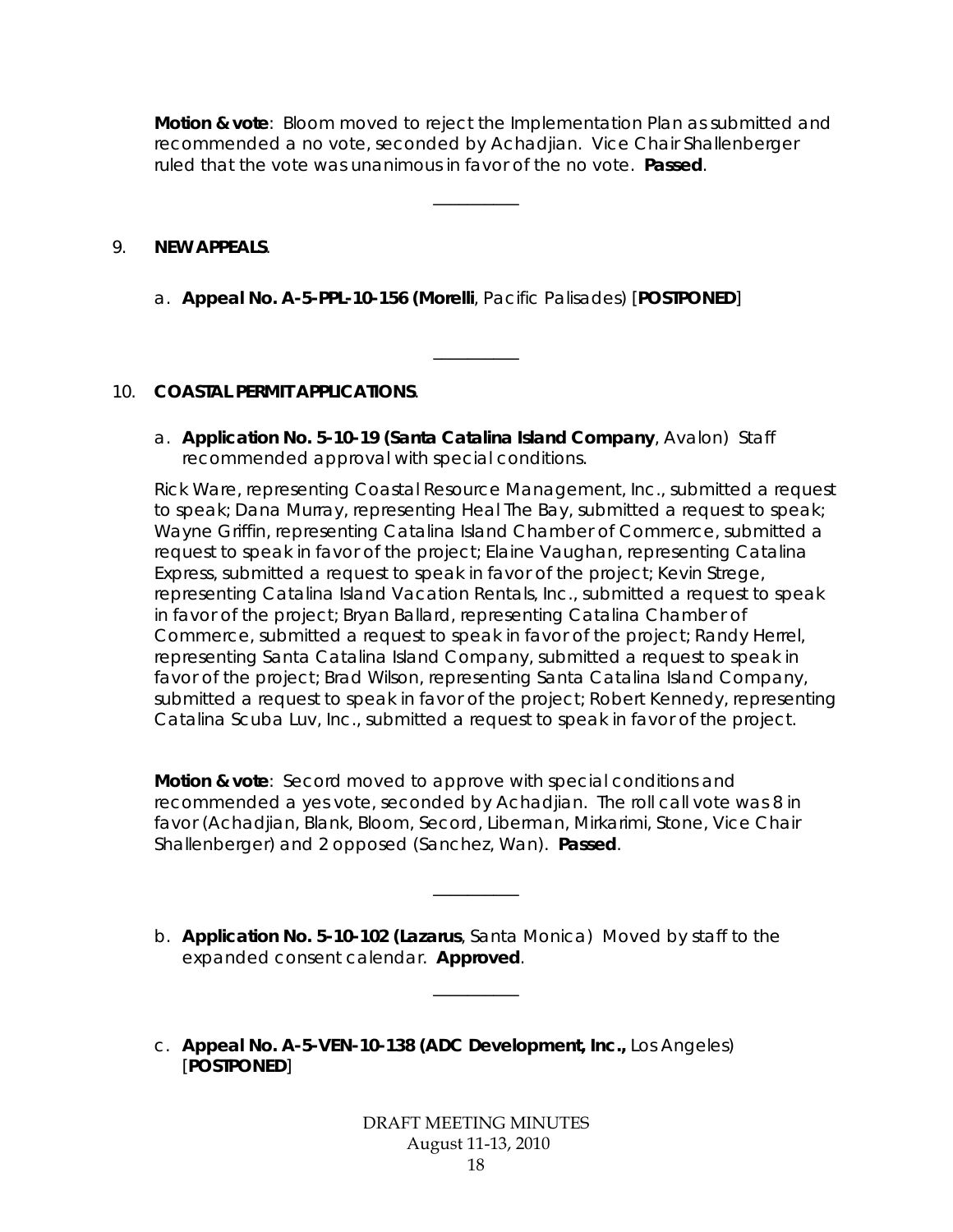- 11. **PERMIT AMENDMENTS**.
	- a. **Permit No. 5-08-294-A (City Of Los Angeles, Department Of Public Works, Bureau of Eng.**, Los Angeles) Staff recommended approval of the amendment.

Marcia Hanscom, representing CLEAN/Sierra Club, submitted a request to speak; Robert van de Hoek, representing Ballona Institute, submitted a request to speak; Jim Doty, representing City of Los Angeles, submitted a request to speak in favor of the project.

**Motion & vote**: Sanchez moved to approve per staff and recommended a yes vote, seconded by Wan. Vice Chair Shallenberger ruled that the vote was unanimous in favor of the motion. **Passed**.

\_\_\_\_\_\_\_\_\_\_

# **SOUTH COAST DISTRICT (ORANGE CO.)**

- 12. **DEPUTY DIRECTOR'S REPORT**. Deputy Director Sarb reported on matters not requiring a public hearing and on comments from the public.
- 13. **CONSENT CALENDAR (removed from Regular Calendar)**. Staff moved one item [**15a**] to the expanded consent calendar and recommended approval with conditions.

\_\_\_\_\_\_\_\_\_\_

**Motion & vote**: Secord moved to approve and recommended a yes vote, seconded by Sanchez. Vice Chair Shallenberger ruled that the vote was unanimous in favor of the motion. **Passed**.

# 14. **LOCAL COASTAL PROGRAMS (LCPs) Major**.

a. **City Of Huntington Beach LCP Amendment No. HNB-MAJ-2-9 (RLUIPA).** Staff recommended approval of the amendment as submitted.

\_\_\_\_\_\_\_\_\_\_

Scott Hess, representing City of Huntington Beach, submitted a request to speak in favor of the project; Michael Peffer, representing Pacific Justice Institute, submitted a request to speak in favor of the project; Wayne Carvalho submitted a request to speak in favor of the project.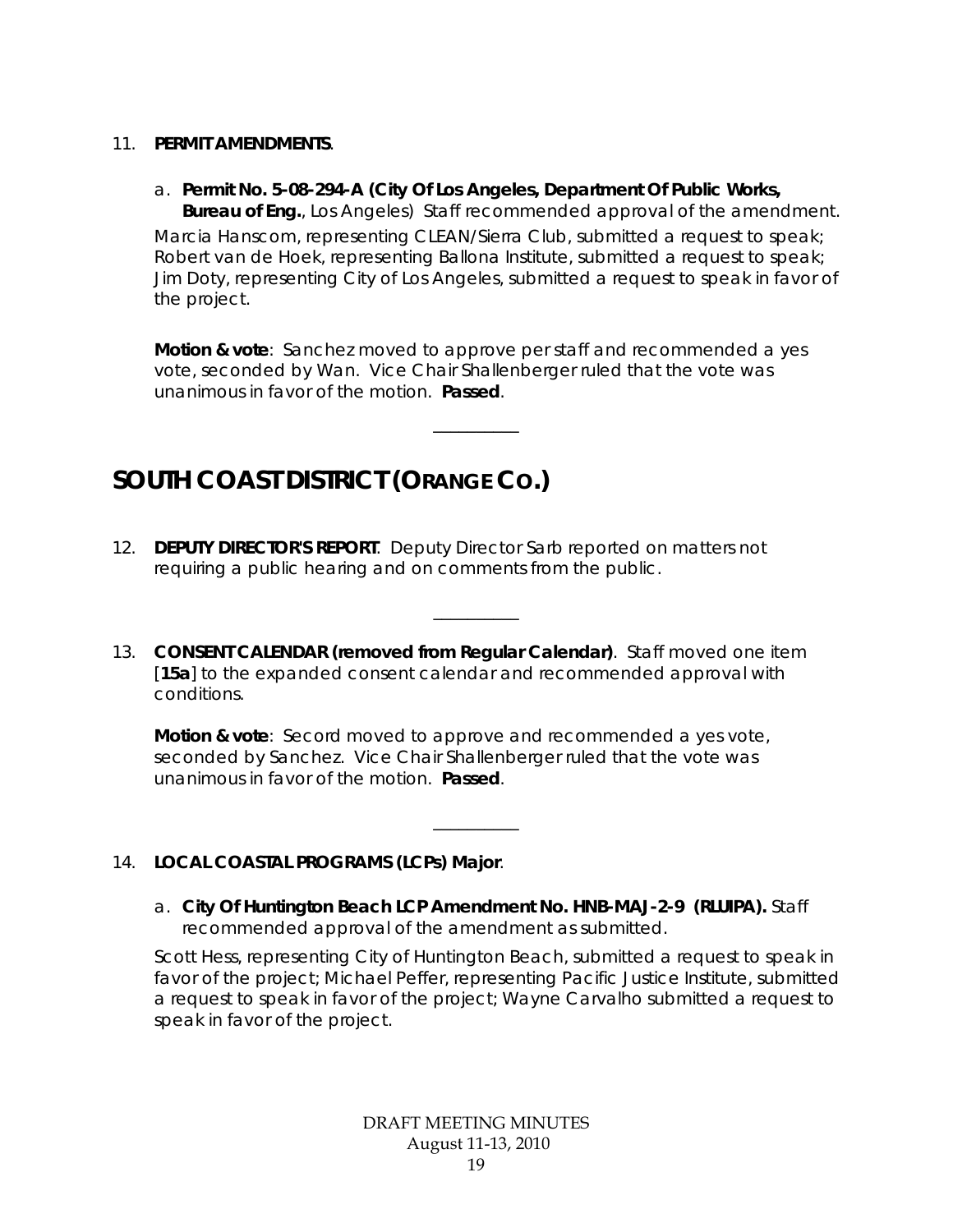**Motion & vote:** Sanchez moved to reject as submitted and recommended a no vote, seconded by Mirkarimi. Vice Chair Shallenberger ruled that the vote was unanimous in favor of the motion. **Passed**.

\_\_\_\_\_\_\_\_\_\_

#### 14.5 **NEW APPEALS.**

a. **Appeal No. A-5-LGB-10-166 (Skendarian**, Laguna Beach) Staff recommended the Commission determine that the appeal raised a **substantial issue**. There being no objection, Vice Chair Shallenberger ruled that the Commission **found substantial issue** and continued the matter to a future hearing. **Substantial Issue Found**.

Sherman Stacey, an applicant, submitted a request to speak in favor of the project; Audrey Prossey submitted a request to speak in opposition to the project.

\_\_\_\_\_\_\_\_\_\_

\_\_\_\_\_\_\_\_\_\_

# 15. **COASTAL PERMIT APPLICATIONS**

a. **Application No. 5-09-193 (Pedersen-Lenich**, Newport Beach) Moved by staff to the expanded consent calendar. **Approved**.

# **SAN DIEGO COAST DISTRICT**

- 16. **DEPUTY DIRECTOR'S REPORT**. Deputy Director Sarb reported on matters not requiring a public hearing and on comments from the public.
- 17. **CONSENT CALENDAR (removed from Regular Calendar)**. Staff moved 3 items [**19a, 20a, 20b**] to the expanded consent calendar and recommended approval with conditions.

\_\_\_\_\_\_\_\_\_\_

**Motion & vote**: Secord moved to approve and recommended a yes vote, seconded by Achadjian. Vice Chair Shallenberger ruled that the vote was unanimous in favor of the motion. **Passed**.

\_\_\_\_\_\_\_\_\_\_

# 18. **LOCAL COASTAL PROGRAMS (LCPs)**.

a. **City of Oceanside LCP Amendment No. 1-10 (Mini-Dorms) Time Extension**. Staff recommended approval of the time extension.

> DRAFT MEETING MINUTES August 11-13, 2010 20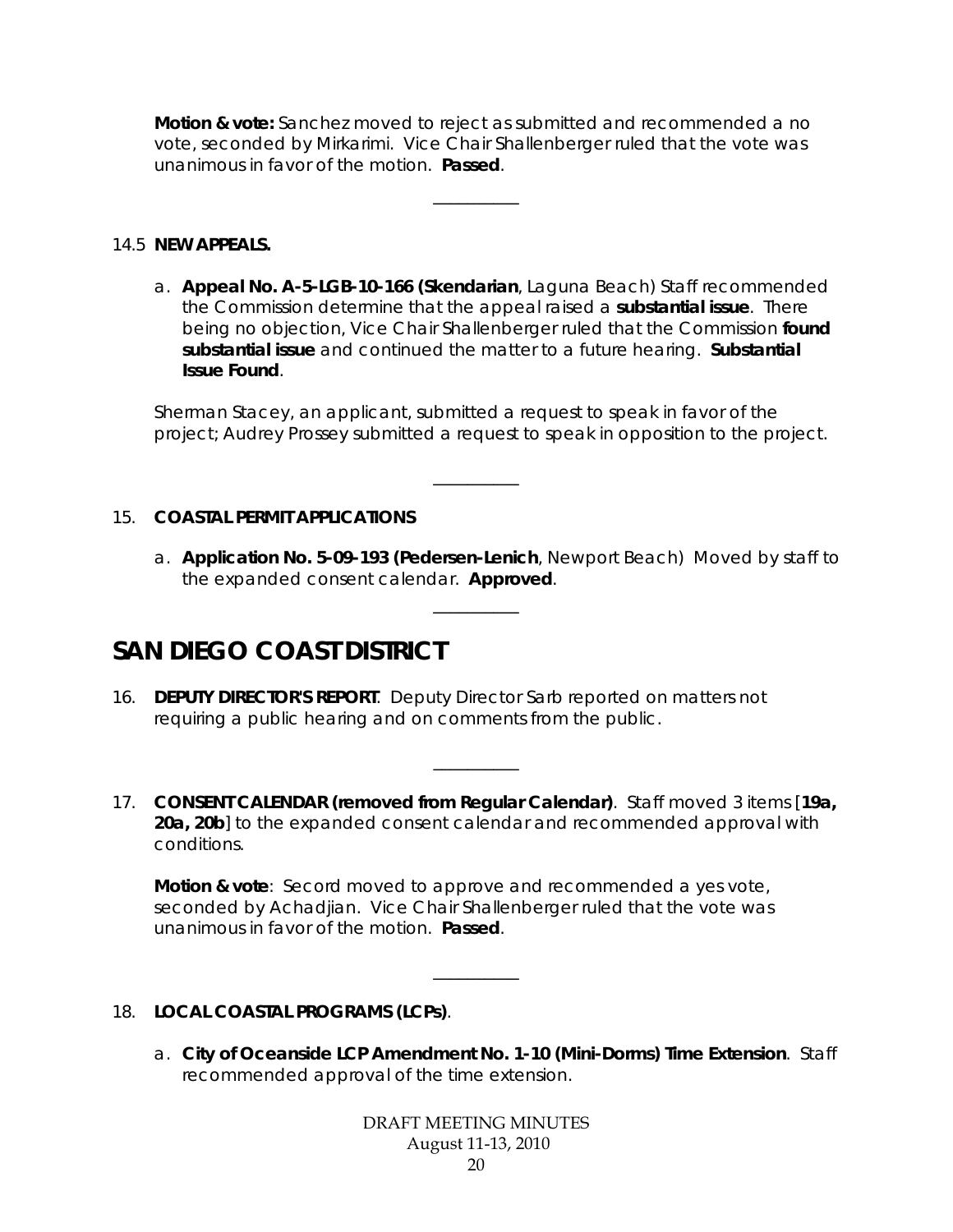**Motion & vote:** Sanchez moved to grant the time extension and recommended a yes vote, seconded by Achadjian. Vice Chair Shallenberger ruled that the vote was unanimous in favor of the motion. **Passed**.

b. **City of San Diego LCP Amendment No. 1-10 (Voluntary Accessibility Program) Time Extension**. Staff recommended approval of the time extension.

**Motion & vote:** Sanchez moved to grant the time extension and recommended a yes vote, seconded by Achadjian. Vice Chair Shallenberger ruled that the vote was unanimous in favor of the motion. **Passed**.

\_\_\_\_\_\_\_\_\_\_

c. **City of Encinitas LCP Amendment No. 1-10 (Grading Ordinance Modifications)**. Staff recommended denial of the amendment as submitted and approval if modified as suggested.

**Motion & vote:** Sanchez moved to reject the Implementation Plan as submitted and recommended a yes vote, seconded by Mirkarimi. Vice Chair Shallenberger ruled that the vote was unanimous in favor of the motion. **Certification denied**.

**Motion & vote**: Sanchez moved to certify the Implementation Plan if modified and recommended a yes vote, seconded by Mirkarimi. Vice Chair Shallenberger ruled that the vote was unanimous in favor of the motion. **Passed**.

\_\_\_\_\_\_\_\_\_\_

18.5 **NEW APPEALS** 

a. **Appeal No. A-6-OMN-10-54 (Kravis & Magnotto, Otay Mesa-Nestor**, San Diego) Staff recommended a determination of no substantial issue.

Hannah Miller, representing an appellant, submitted a request to speak; Mark Kravis, an applicant, submitted a request to speak in favor of the project; Geof Bard submitted a request to speak.

**Motion**: Achadjian moved to determine the appeal raised no substantial issue and recommended a yes vote, seconded by Secord. [**Motion withdrawn**]

**Motion & vote**: Bloom moved to determine the appeal raised no substantial issue and recommended a yes vote, seconded by Secord. The roll call vote was 5 in favor (Achadjian, Blank, Bloom, Secord, Liberman) and 5 opposed (Mirkarimi, Sanchez, Stone, Wan, Vice Chair Shallenberger). **Substantial Issue Found. Continued**.

\_\_\_\_\_\_\_\_\_\_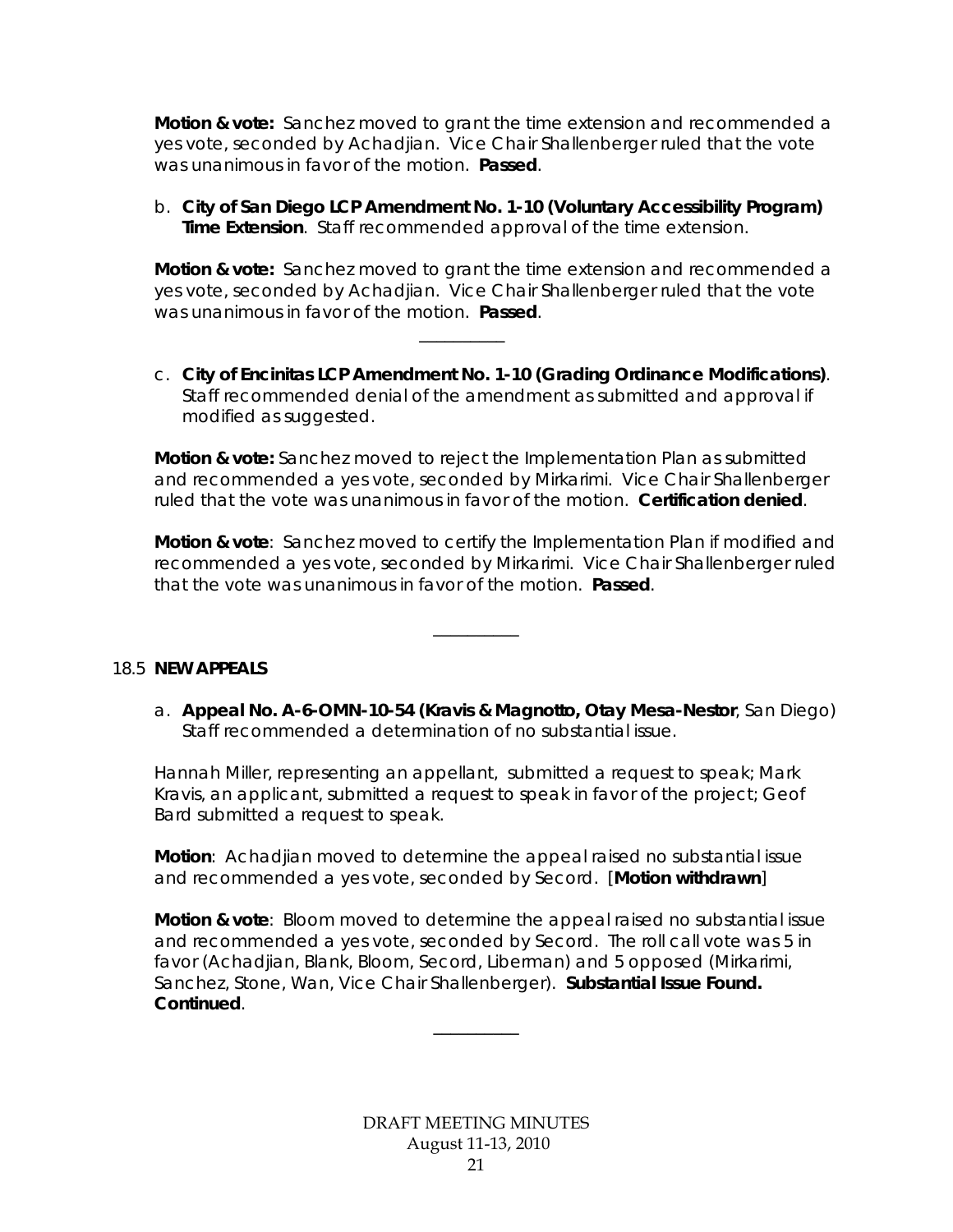#### 19. **COASTAL PERMIT APPLICATIONS**.

a. **Application No. 6-10-6 (California Department of Transportation**, San Diego Co.) Moved to the expanded consent calendar by staff. **Approved**.

\_\_\_\_\_\_\_\_\_\_

b. **Application No. 6-10-20 (California Department of Fish and Game**, Carlsbad) Staff recommended approval with conditions.

**Motion & vote:** Sanchez moved to approve and recommended a yes vote, seconded by Mirkarimi. Vice Chair Shallenberger ruled that the vote was unanimous in favor of the motion. **Passed**.

\_\_\_\_\_\_\_\_\_\_

#### 20. **PERMIT AMENDMENTS**.

a. **Permit No. F7195 -A (Holmes Family Trust & Ab Mountain Associates**, La Jolla) Moved to the expanded consent calendar by staff. **Approved**.

\_\_\_\_\_\_\_\_\_\_

b. **Permit No. 6-09-079-A1 (County of San Diego Public Parking Facility,** San Diego) Moved to the expanded consent calendar by staff. **Approved**.

# 21. **REVISED FINDINGS**.

a. **City of Carlsbad LCP Amendment No. 3-07B (Ponto Beachfront Vision Plan).**  [**POSTPONED**]

\_\_\_\_\_\_\_\_\_\_

There being no old or new business, the meeting of the California Coastal Commission adjourned at 1:17 p.m.